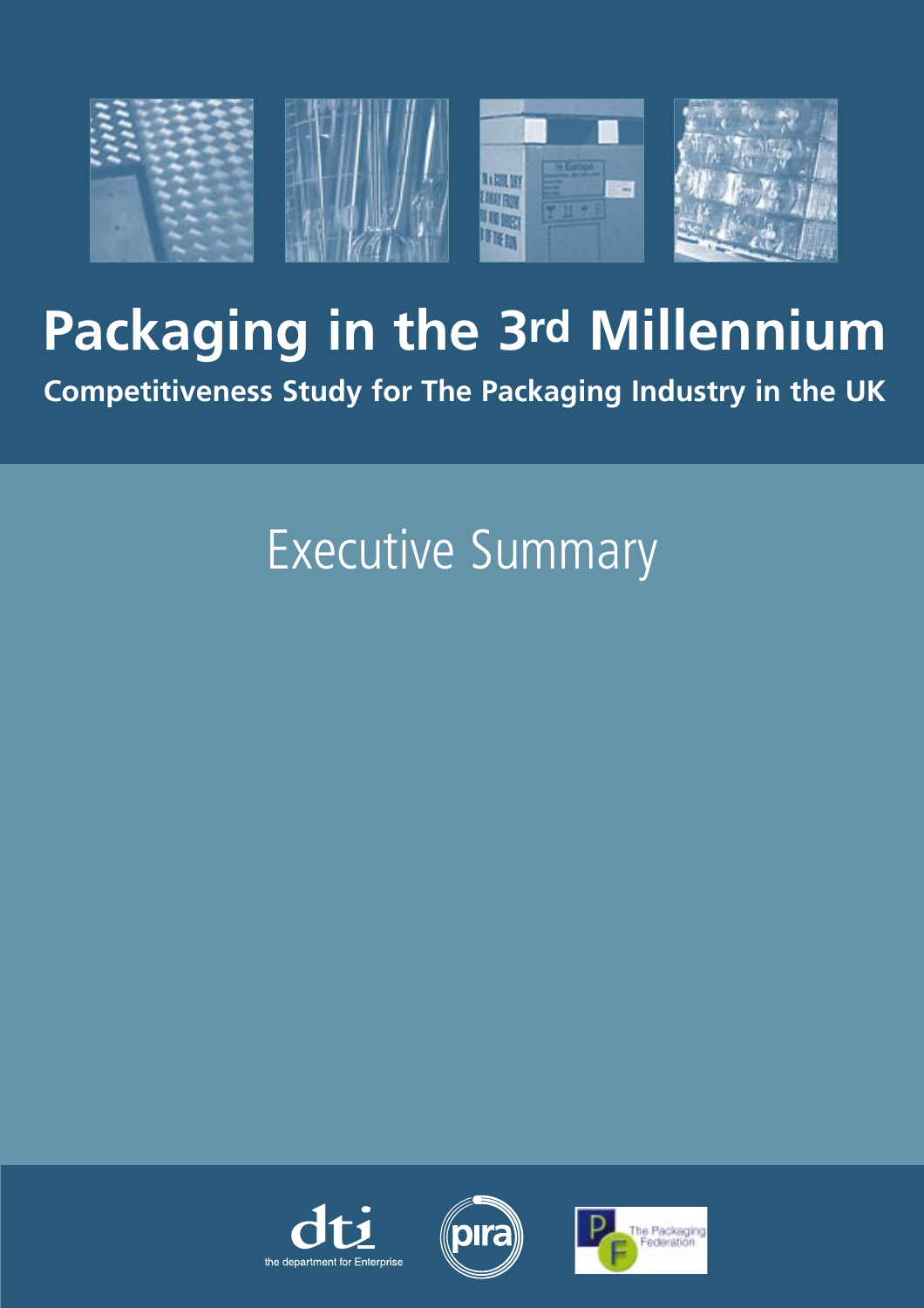# **Contents**

|                | <b>Forward and</b><br>acknowledgements by Pira |                | 3 | Industry performance -<br>international |        |
|----------------|------------------------------------------------|----------------|---|-----------------------------------------|--------|
|                | <b>1 UK Packaging Industry</b>                 |                |   | benchmarking<br>Economic environment    | 9<br>9 |
|                | <b>Overview</b>                                | 1              |   | Packaging industry development          | 9      |
|                | Introduction                                   | 1              |   | Corporate activity                      | 11     |
|                | Market size                                    |                |   | Sustainability                          | 12     |
|                | Supply chain issues and trends                 | $\overline{2}$ |   | Competitiveness                         | 13     |
|                | Industry structure                             | 3              |   | Productivity                            | 13     |
|                |                                                |                |   | Exchange rates                          | 14     |
| $\mathbf{2}^-$ | <b>Key drivers and forces of</b>               |                |   |                                         |        |
|                | change                                         | 5              |   | 4 Packaging manufacturing               |        |
|                | <b>Consumer trends</b>                         | 5              |   | industry – SWOT analysis                | 17     |
|                | Retailer and brand owner trends                | $\overline{5}$ |   |                                         |        |
|                | Supply chain efficiency                        | 5              |   | 5 Key issues – packaging                |        |
|                | Globalisation                                  | 6              |   | manufacturing industry                  | 19     |
|                | Information technology and e-commerce          | 6              |   | <b>Financial issues</b>                 | 19     |
|                | Sustainable development                        | 6              |   | Industry issues                         | 21     |
|                | Legislation                                    | 6              |   | <b>Customer</b> issues                  | 24     |
|                | Research                                       | 7              |   | <b>Environmental issues</b>             | 25     |
|                |                                                |                |   | <b>6</b> Action plan                    | 27     |

*i*

............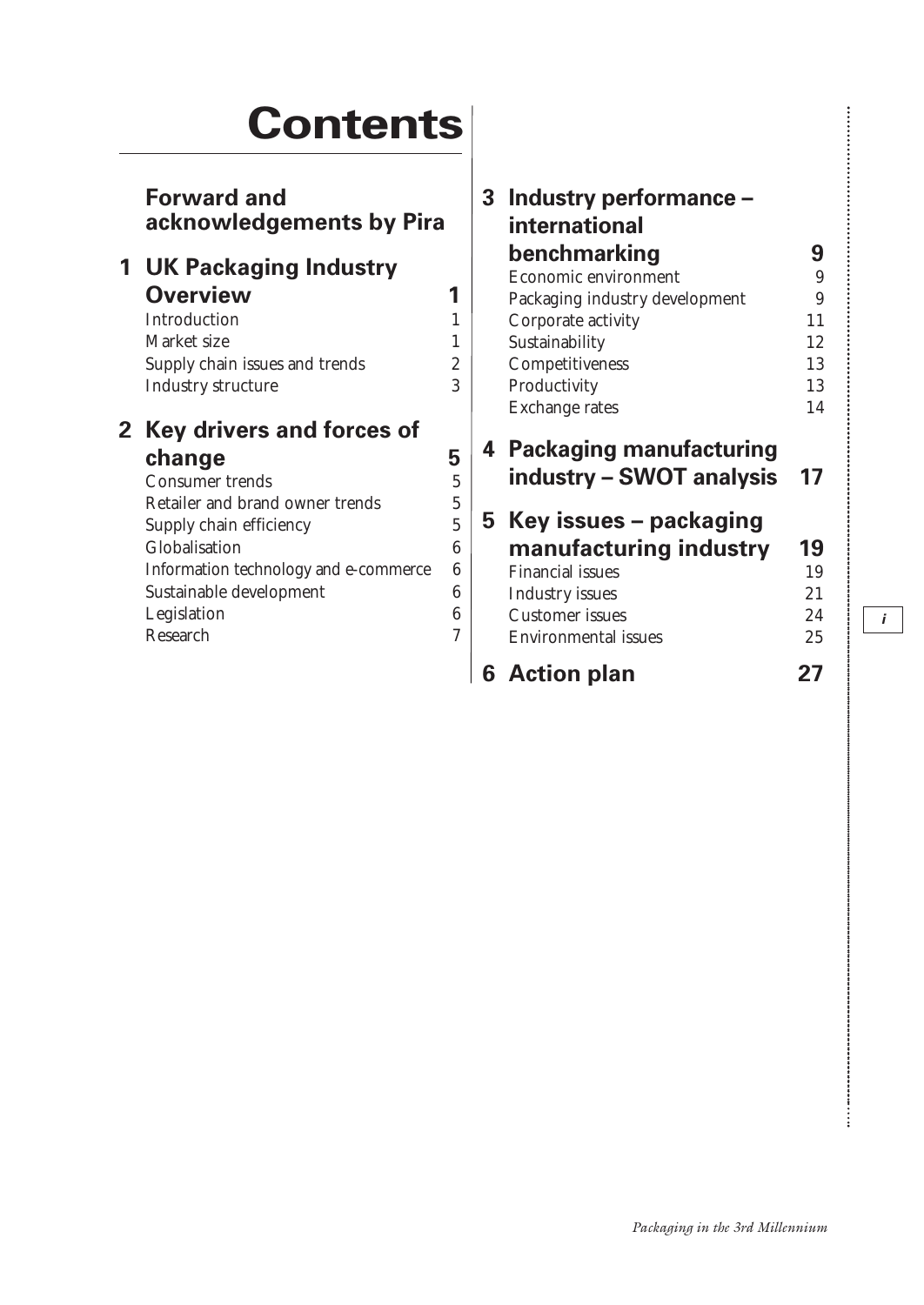### **FOREWORD AND ACKNOWLEDGEMENTS BY PIRA**

The overall aim of the Department of Trade and Industry is:

"To increase competitiveness and scientific excellence in order to generate higher levels of sustainable growth and productivity in a modern economy."

This new study prepared by Pira has been designed to assist the DTI in its overall aim, by focusing on the packaging manufacturing industry in the UK to analyse its performance and make recommendations for an Action Plan.

The work was carried out in partnership with the Packaging Federation. Acknowledgement goes to Ian Dent of the PF for authoring Section 3, International Benchmarking, as well as providing input to the rest of the report.

Thanks also to the following for their assistance: Peter Davis, British Plastics Federation David Workman, British Glass Martin Oldman, Confederation of Paper Industries Tony Woods, Metal Packaging Manufacturers Association Sue Bridger, British Print Industry Association Walter Lewis, Faraday Packaging Partnership

An electronic version of the Executive Summary and Main Report can be found on the Pira and Packaging Federation web sites.

Ann Stirling Roberts Director, Pira International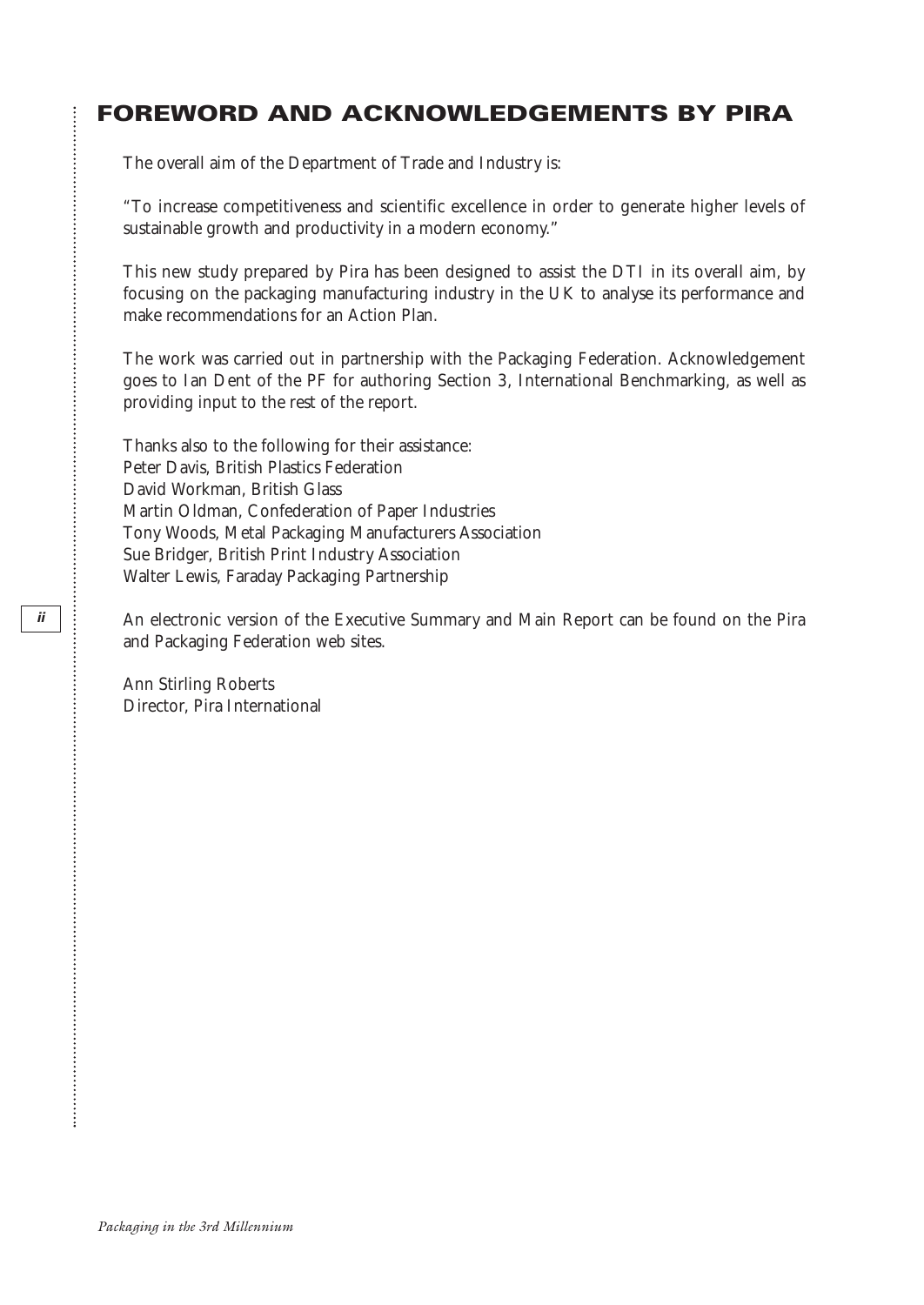### *1.* **UK Packaging industry overview**

#### **INTRODUCTION**

Packaging is a large and important business both in the UK and globally. It is an unusual sector in that it cannot exist on its own. The nature of packaging is such that it is intertwined with many other industries, such as food & drink, personal care, pharmaceuticals and chemicals (to name just a few.)

The role of packaging is vital to the commercial success of both consumer and industrial products in that it offers product protection, information and, in some cases, plays a key marketing role.

#### *Market size*

The packaging industry plays a significant, though perhaps unheralded, role in the overall manufacturing sector of the UK economy. Below are a few key facts and figures about its size, growth and composition.

- Value is put at £9.2 billion in 2001. This equates to 3.3% of the global total and c.13% of the total for all EU countries
- In volume terms, UK packaging materials consumption amounts to some 9.6 million tonnes. This is equivalent to 161 kilos per person, and again equates to 13% of the EU regional total.
- Per capita usage and spend on packaging materials in the UK is one of the lowest in the EU and the developed world in general.

#### **Table E 1.1:**

*Value of the UK and world packaging manufacturing industry 1999–2001, £ billion*

| <b>Country/Region</b>                                         |       |       |       |          |
|---------------------------------------------------------------|-------|-------|-------|----------|
|                                                               | 1999  | 2000  | 2001  | % (2001) |
| UK                                                            | 9.05  | 9.13  | 9.23  | 3.3      |
| W. Europe*                                                    | 76.0  | 76.5  | 76.9  | 27       |
| E. Europe                                                     | 8.0   | 9.0   | 9.9   | 4        |
| N. America                                                    | 73.1  | 75.3  | 73.7  | 27       |
| Japan                                                         | 43.6  | 41.4  | 40.1  | 14       |
| R.o.W.                                                        | 71.8  | 74.9  | 79.2  | 28       |
| <b>Total</b>                                                  | 272.4 | 277.0 | 279.8 | 100      |
| Source: The Packaging Federation<br>Note: $*$ includes the UK |       |       |       |          |

 $\vdots$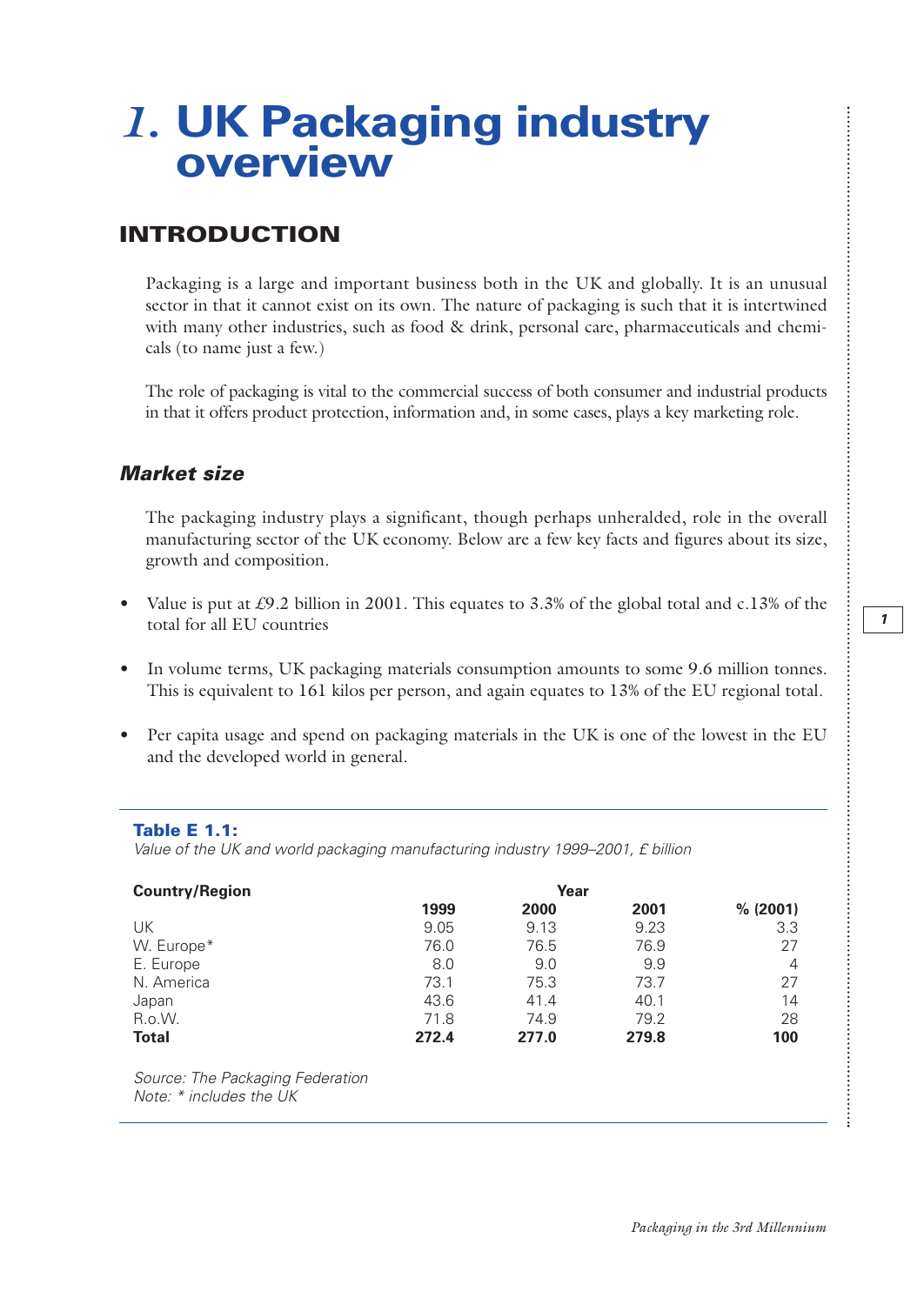- Accounts for some 5% of the overall manufacturing sector of the UK economy.
- Paper & board is the largest individual segment comprising close to 46% of packaging industry value, followed by plastics (31%), metals (12%) and glass (6–7%).
- Steady growth of c.1% per annum has been recorded during each of the last three years. Paper & board has recorded above-average growth rates, whilst the wood and metals sectors have generally been in decline. However volume growth is higher than value in all cases.



#### *Supply chain issues and trends*

This study focuses on the manufacturing part of the packaging industry, i.e. converters. The converters form the hub of the consumer packaging industry supply chain, positioned in between their suppliers  $-$  i.e. raw materials, converting equipment etc  $-$  and downstream players such as packer/fillers, retailers and, ultimately, the consumer. It should be noted that the packer/ filler may also be the brand owner, the main exception being for retailer own-branded products.

70–80% of all packaging is used in the consumer goods supply chain, with the remainder destined for industrial sectors such as bulk chemicals, engineering, agriculture and so on.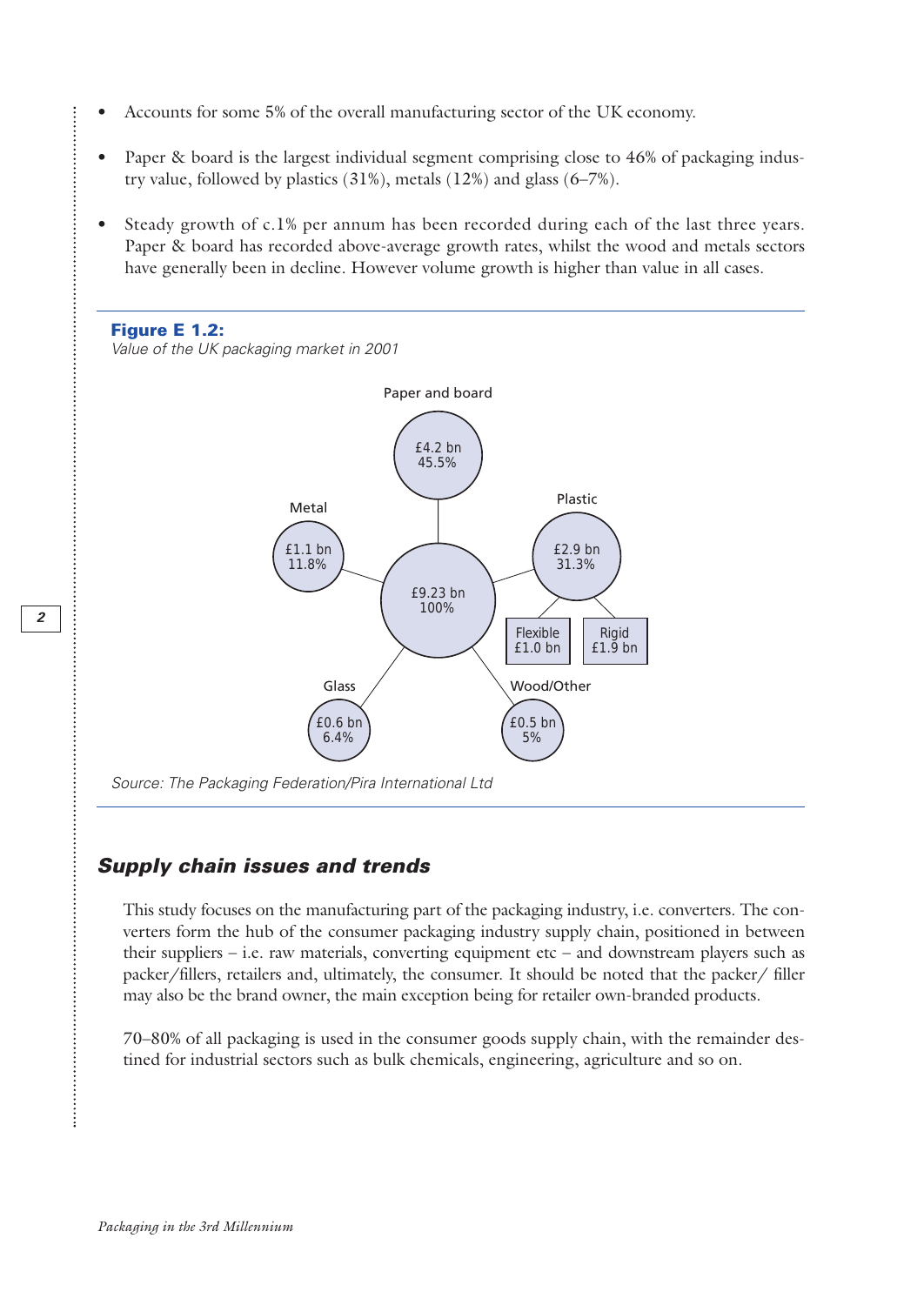#### **Figure E 1.3:**

*Supply chain in the consumer packaging industry*



Supply chain relationships are complicated by varying degrees of vertical integration, examples of which include sheet feeding/converting operations in the paper & board industry and in-house film extrusion by converters in the flexible packaging sector.

Generally speaking, raw material suppliers and many brand owners tend to be large international conglomerates, whilst the packaging manufacturer supply base is far more highly fragmented. As a result, packaging converters often find themselves squeezed between large suppliers and large customers. This relatively weak position is compounded by the power of multiple retailers in the UK.

In recent years brand owner participation in the production process has been diluted due to the increased use of external contractors. Even where brand owners do manufacture their product in-house, the packing operation may be sub-contracted. Other elements of production that are increasingly outsourced include short runs for promotions, test marketing, new product launches etc. Decisions of this nature are based on lowering supply chain costs, improving efficiency and focusing on perceived core competence.

#### *Industry structure*

The Packaging Federation estimates that there are currently just over 2,000 companies which manufacture packaging materials in the UK. This figure excludes all other supply chain participants such as contract packers, machinery manufacturers etc. As some large manufacturers have multiple sites, the number of production units in the UK is estimated at just under 2,600.

It should be noted however that some 60% of the above companies/production units have less than 20 employees and therefore may not be considered companies operating on an industrial scale. The table below also includes wood packaging and certain other activities such as the production of hollow tubes which are not strictly packaging.

 $\vdots$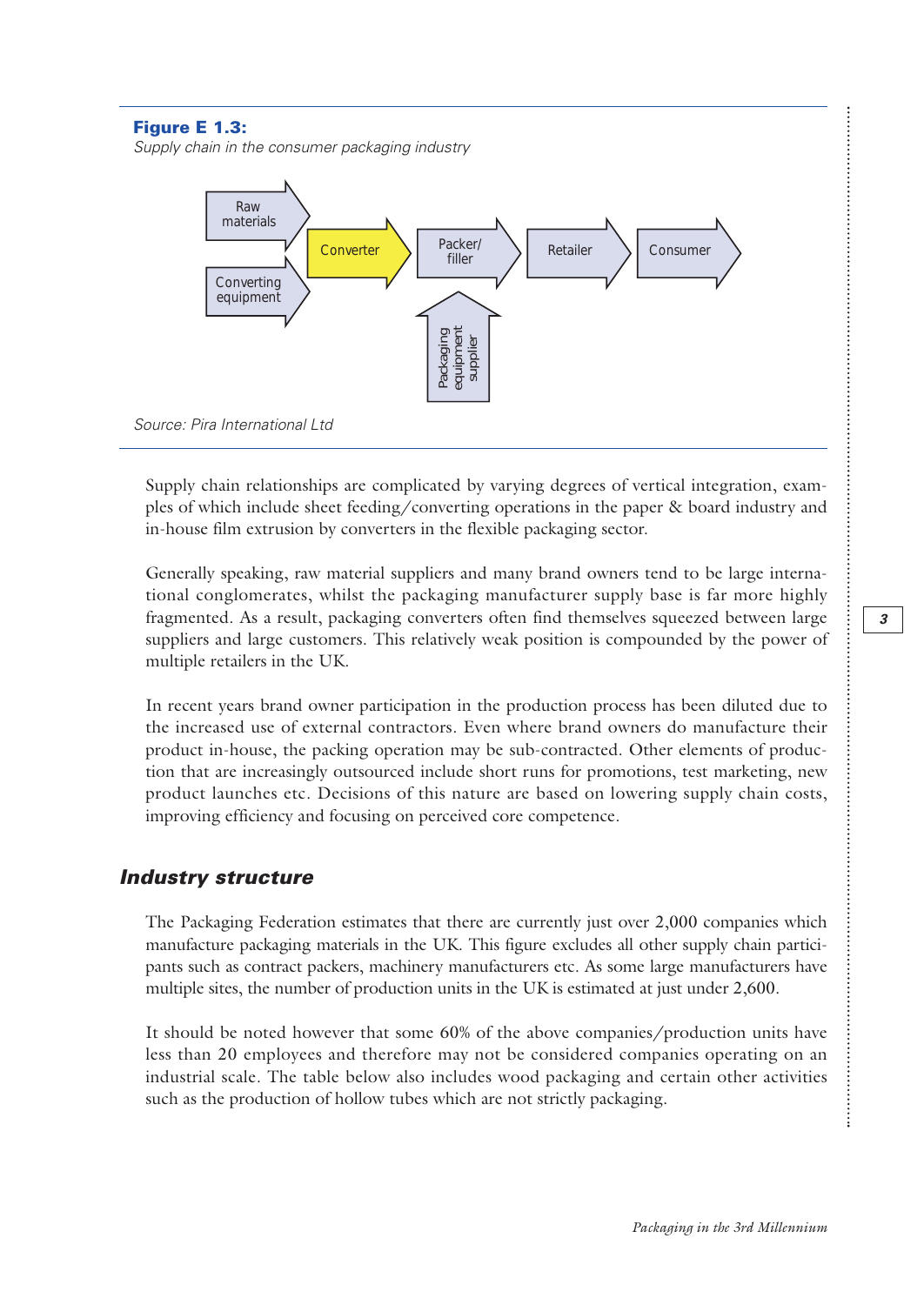#### **Figure E 1.4:**

*Supply chain squeeze*



**Table E 1.5:**

*Number of local units in the UK packaging industry by employee size band, 1999–2001*

| <b>Size Band</b>                 | <b>Number of local units</b> |       |       |  |  |
|----------------------------------|------------------------------|-------|-------|--|--|
| (no. of employees)               |                              |       |       |  |  |
|                                  | 1999                         | 2000  | 2001  |  |  |
| $1 - 19$                         | 1,605                        | 1,540 | 1,505 |  |  |
| $20 - 49$                        | 550                          | 515   | 515   |  |  |
| $50 - 99$                        | 240                          | 235   | 255   |  |  |
| 100-499                          | 305                          | 285   | 290   |  |  |
| 500-999                          | 10                           | 5     | 5     |  |  |
| $1000 +$                         |                              | 0     | 0     |  |  |
| <b>Total</b>                     | 2,710                        | 2,580 | 2,570 |  |  |
| Source: The Packaging Federation |                              |       |       |  |  |

The workforce employed in the packaging sector amounts to some 100,000 people, equivalent to only 3% of the workforce in UK manufacturing overall. The largest concentration of packaging manufacturers is in North West England, the East Midlands and Yorkshire/Humberside, with these regions collectively accounting for 40% of all packaging sector employees. Packaging manufacturers seek proximity to their customers (i.e. the packer/filler), as transporting empty packaging materials is highly uneconomic.

For the last decade or more, the levels of concentration and foreign ownership in the UK packaging manufacturing sector have both increased substantially across the board. Foreign ownership is now dominant in industry segments such as corrugated board, folding cartons and metal packaging. In industry segments such as metal and glass a high level of industrial consolidation has now been achieved. Conversely however, despite some consolidation at the top end of industry, there is still a long way to go in sectors such as plastic and paper & board.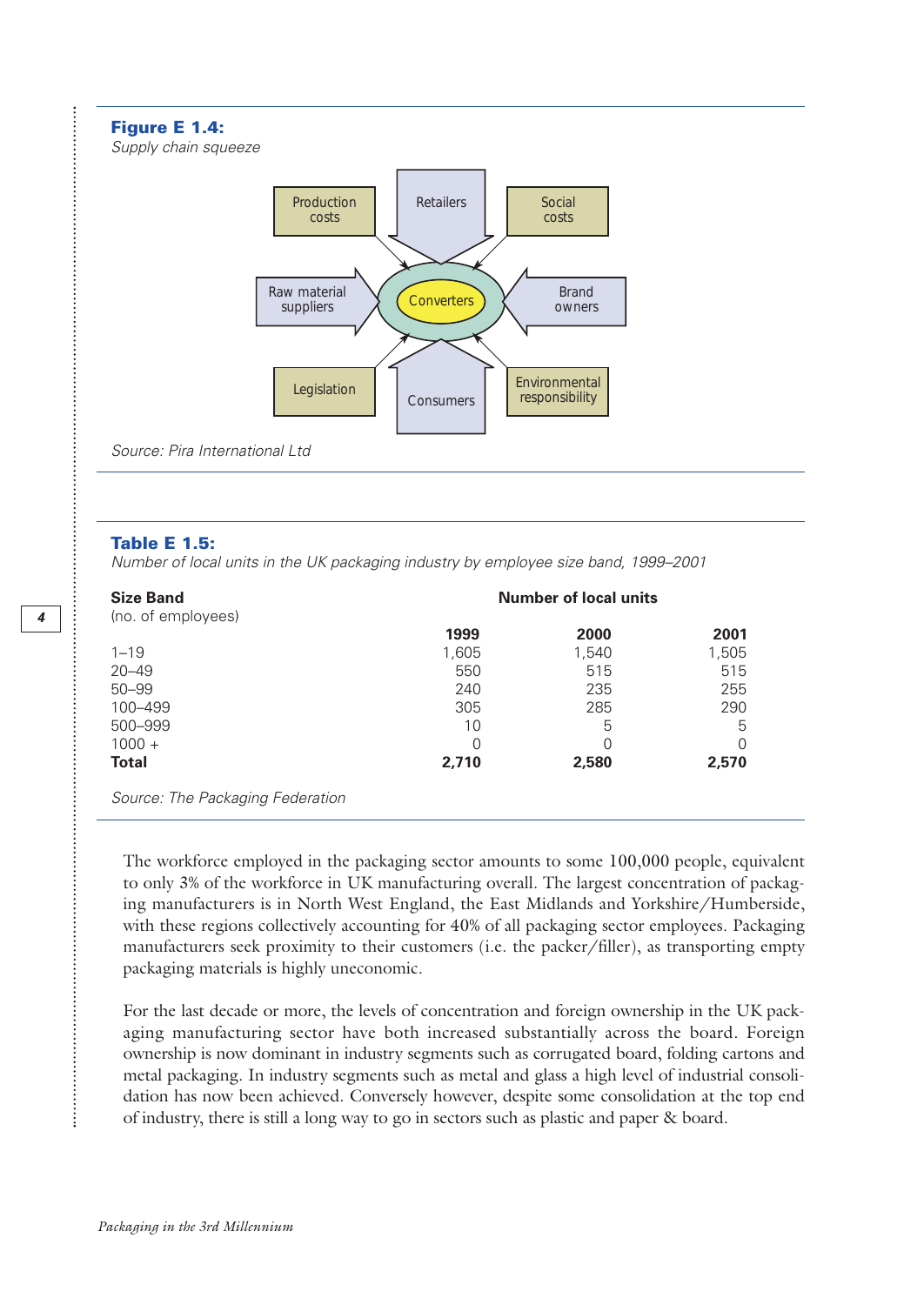## *2.* **Key drivers and forces of change**

### **INTRODUCTION**

A number of key market drivers and forces of change have been identified by Pira as part of its Strategic Futures Research Programme:

#### *Consumer trends*

- Key consumer trends include demographic trends towards more single person households and an ageing population.
- Social trends include more working women, fewer family meals and increased snacking and 'eating on the run'.
- Consumer products are increasingly customised for different market sectors
- Implications for packaging include increasing use of convenience formats and continuing high levels of customisation with more print variants.

#### *Retailer and brand owner trends*

Key strategic packaging issues for retailers and brand owners have been identified as follows:

- **Retailer** reduce in-store costs; optimise transit packaging; manage packaging waste;
- **Brand Owner** consistent international branding and brand protection; manage supply chain complexity;
- **Both**: own-brand differentiation; added value innovation; improved supply chain efficiency; faster NPD; strategic use of outsourcing; damage reduction

(Note – in some instances the retailer is also the brand owner)

#### *Supply chain efficiency*

Efficient Consumer Response is a Europe-wide retailer and brand owner initiative which aims to improve the efficiency of the consumer packaged goods supply chain. For example, CPFR (collaborative planning, forecasting and replenishment) which involves supply chain partners working together from a single transparent demand forecast, enables Tesco to work to an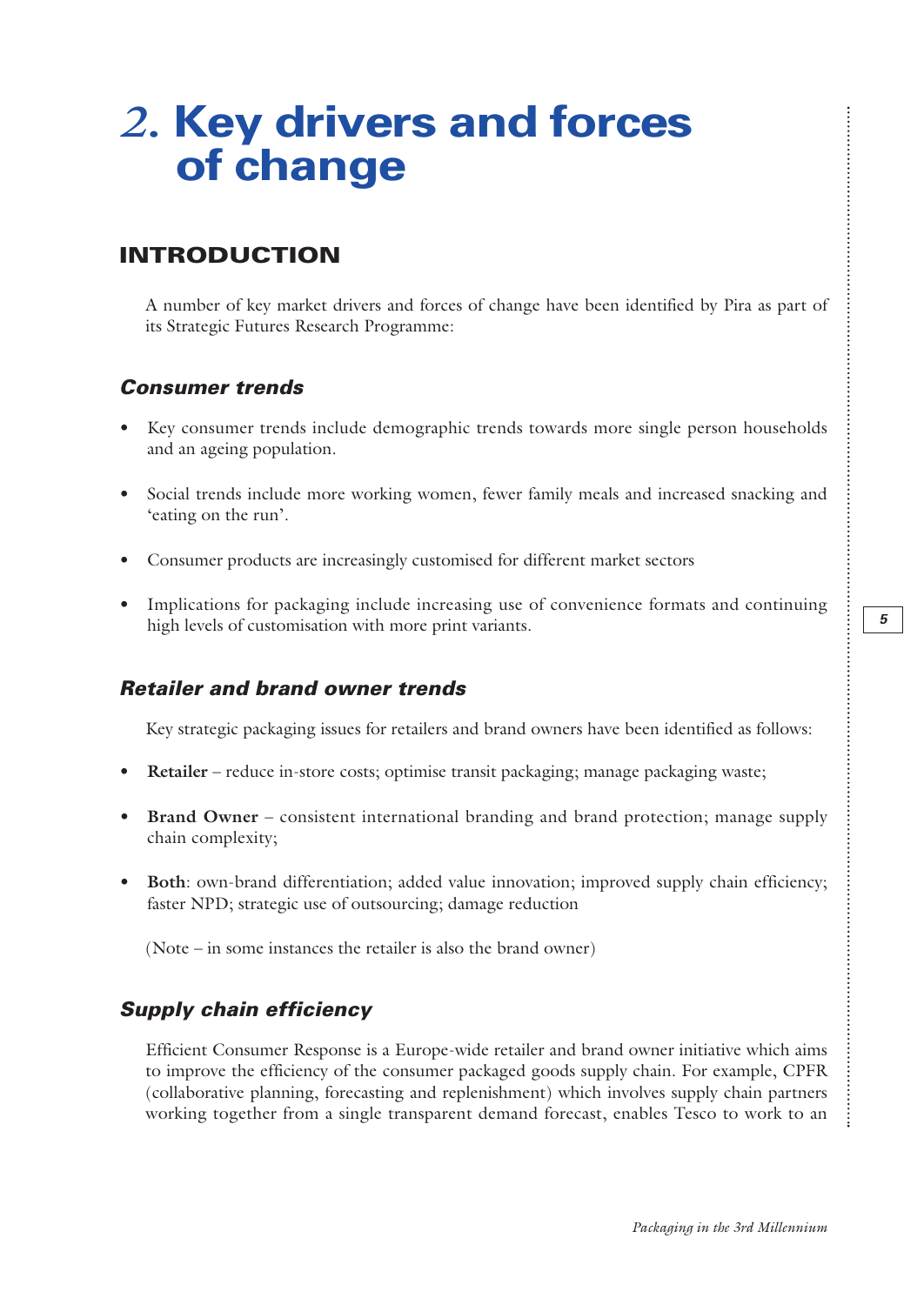8 hour lead time on certain key items. A great deal of supply chain re-engineering has still to take place, with lowest overall logistics cost driving decisions on issues such as outsourcing and rationalisation. Packaging manufacturers are under increasing pressure to respond through providing improved levels of service.

#### *Globalisation*

**\*\*\*\*\*\*\*\*\*\*\*\*\*\*\*\*\*\*** 

The trend towards globalisation continues, both through the opening of world markets as sources of supply, and through the development of emerging markets as potential customers. E-procurement makes it easy to buy from any country in the world, hence there is likely to be an increased requirement for transport packaging formats. At the same time, developing countries will need packaging solutions for their own domestic markets. Opportunities exist in partnership with international brands that need consistent supply of quality packaging.

#### *Information technology and e-commerce*

Recent research by PricewaterhouseCoopers on behalf of DTI found that two thirds of packaging producers have e-mail and a website, but defined a fully functioning 'e' business as one which uses e-commerce for ordering, payment and progress tracking of orders. A number of opportunities, threats and challenges for packaging manufacturers have been identified and it is important that organisations understand and address the implications of e-commerce. In the short term, online eauctions are causing a great deal of concern in the packaging industry. In the longer term the real value of e-commerce is to be found through using the technology to reduce transaction costs and improve supply chain efficiency through initiatives such as CPFR (see above).

#### *Sustainable development*

Sustainable development is an all-embracing term which recognises the inter-relationships between economic success, environmental protection and social well-being. The push for sustainability is predicted to be one of the key influences of the next five to ten years and will require a step change in performance, which cannot be achieved using current technologies and products. Innovation to improve environmental performance provides a key opportunity for competitive advantage, including innovations which enable further minimisation, increased use of renewables, increased recycling and use of biodegradable materials.

#### *Legislation*

There are three main areas of legislation which have direct impact on the UK packaging industry:

- environmental
- health and safety
- employment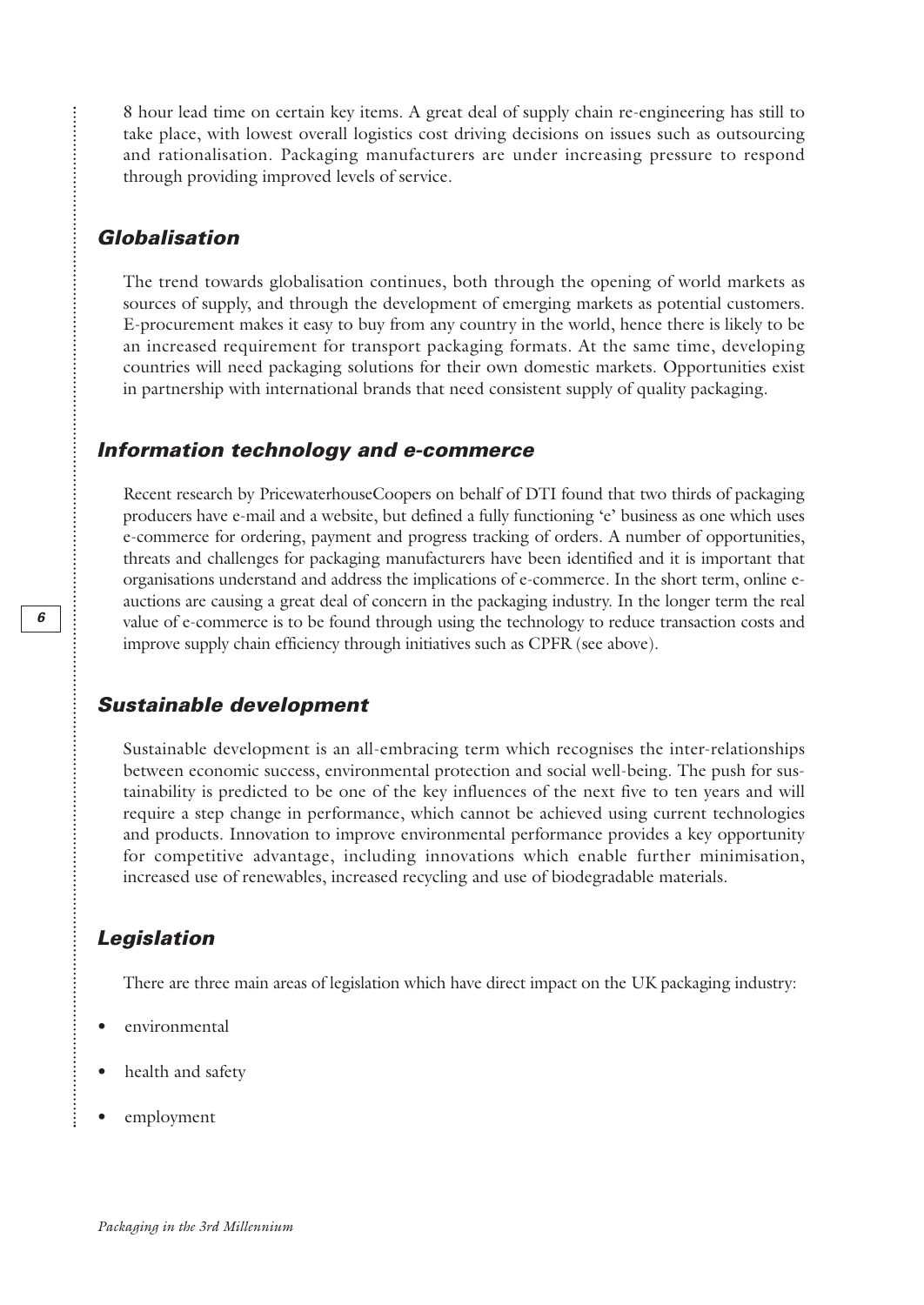Some of this legislation is UK specific, while some is in response to EU directives. The financial burden placed on the packaging industry as a result of this high level of legislation is significant and at times damaging to competitiveness in comparison with other countries.

#### *Research*

Key areas of future research have been identified as:

- Pack minimisation
- Shelf-life prolongation
- Tracking and traceability
- Active and intelligent concepts
- Improved functionality
- New printing technologies
- Biodegradables

The packaging industry carries out only a limited of amount of R&D in the UK. However, the Faraday Packaging Partnership is a government sponsored initiative which conducts university-based research aligned to the needs of the packaging supply chain.

...........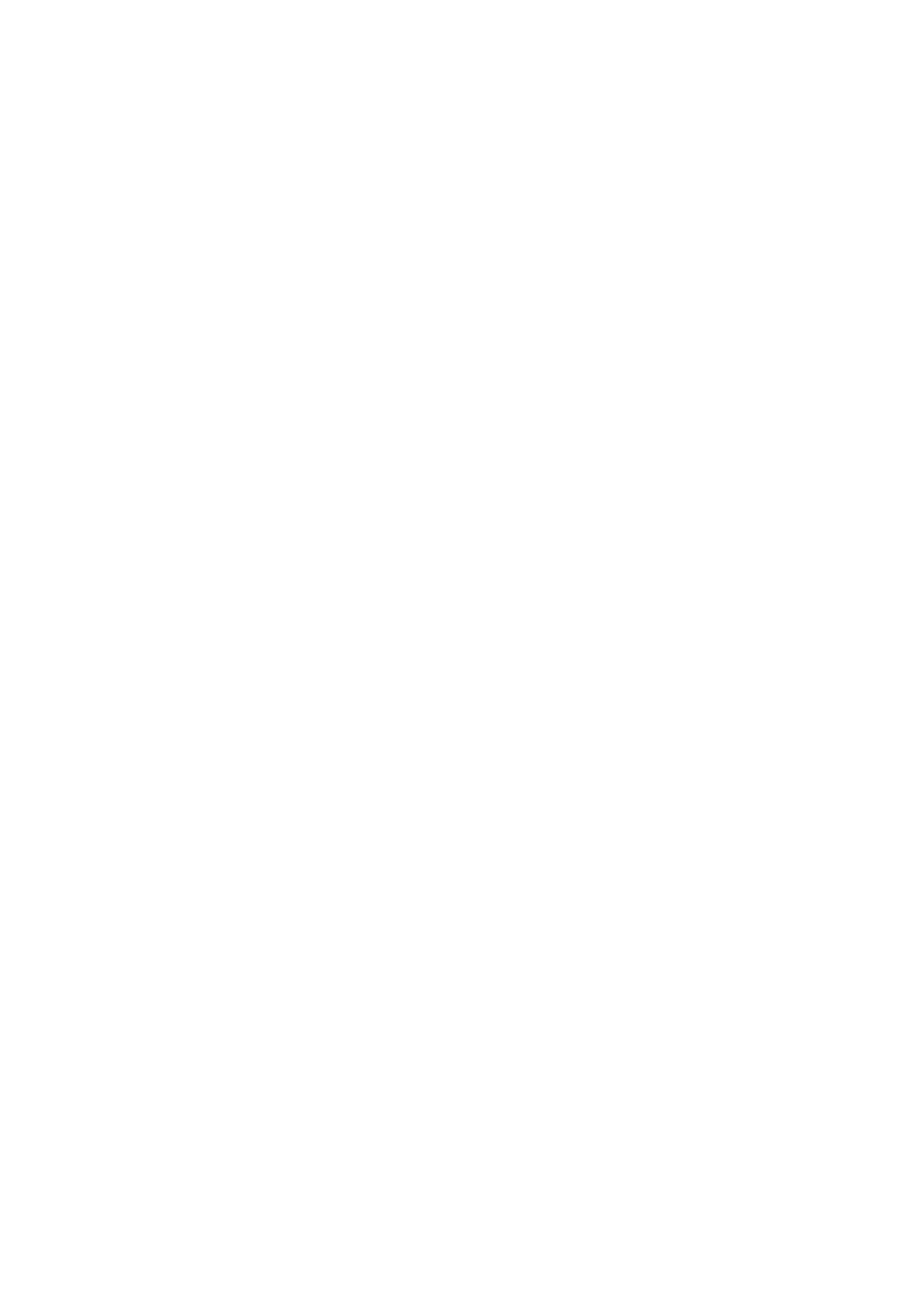### *3.* **Industry performance – international benchmarking**

### **ECONOMIC ENVIRONMENT**

The mood in private business in both Britain and mainland Europe has deteriorated sharply over the last six months as the US economy continues to struggle and the threat of a Gulf war intensifies. The index of business confidence has dropped most sharply in the UK vis-à-vis our European partners, with a sizeable majority of British companies supporting the view that the economic and political climate is now less favourable to expanding business activity or starting up a new business. Data from the ONS tends to underpin these views, with the manufacturing sector generally in decline since the beginning of 2001.

Consumer confidence in the UK however appears to be holding up much better, bolstered by the buoyant housing market.

#### *Packaging industry development*

Packaging is generally seen as a good barometer of economic development and performance. Packaging spend per capita is far higher in developed markets such as Western Europe, North America and Japan compared to the rest of the world. Conversely, growth rates – albeit from a much lower base – are typically higher in emerging regions such as Eastern Europe, Latin America and Asia Pacific.

#### **Figure E 3.1:**

*Global packaging spend per capita, 1997*



*Source: The Packaging Federation*

 $\vdots$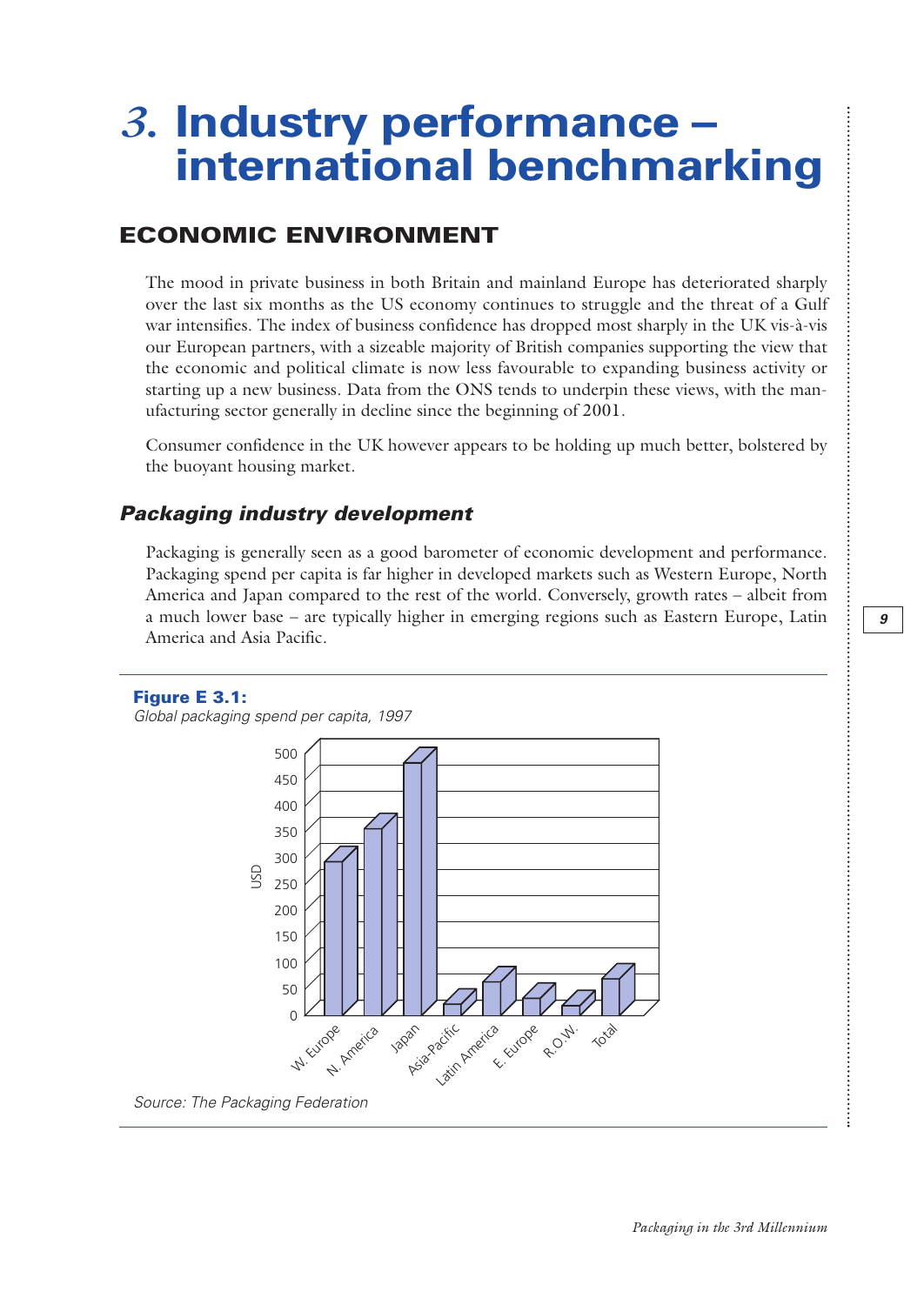#### **Figure E 3.2:**

........................

*Global packaging industry growth rates, 1997–2001*



The UK has a markedly different profile in comparison to the global average in terms of usage of different packaging materials. These variances reflect a range of factors including consumer preference etc.

Growth in the UK packaging market has slowed in the last five years. This can be attributable to both efficiency in light-weighting of all materials and cost pressures to reduce the amount of packaging used, as well as an increase in imported packaged goods. UK packaging converters have a reduced share of this UK market due to an increase in imported empty packaging.

The evolution of modern packaging is most closely identified with developments in plastic packaging. The plastic industry has been the main beneficiary from the global increase in packaging use, not only benefiting from substitution from other traditional materials, but also acting as a catalyst for technological changes. This has in turn spurred the other materials sectors into technological advances.

Demographic and technological changes are significant in terms of productivity and benchmarking since their impact has not always been uniform. The USA has been at the forefront of these changes and operated on a much larger market scale than its European competitors, who have adopted social changes at a different pace and until recently operated on a national scale. These factors have shaped the size and productivity of the UK and European sector.

As with many industries, the commodity elements of the market are becoming increasingly susceptible to global pressures, especially from the developing countries in Asia, which usually have access to cheaper raw materials and labour rates.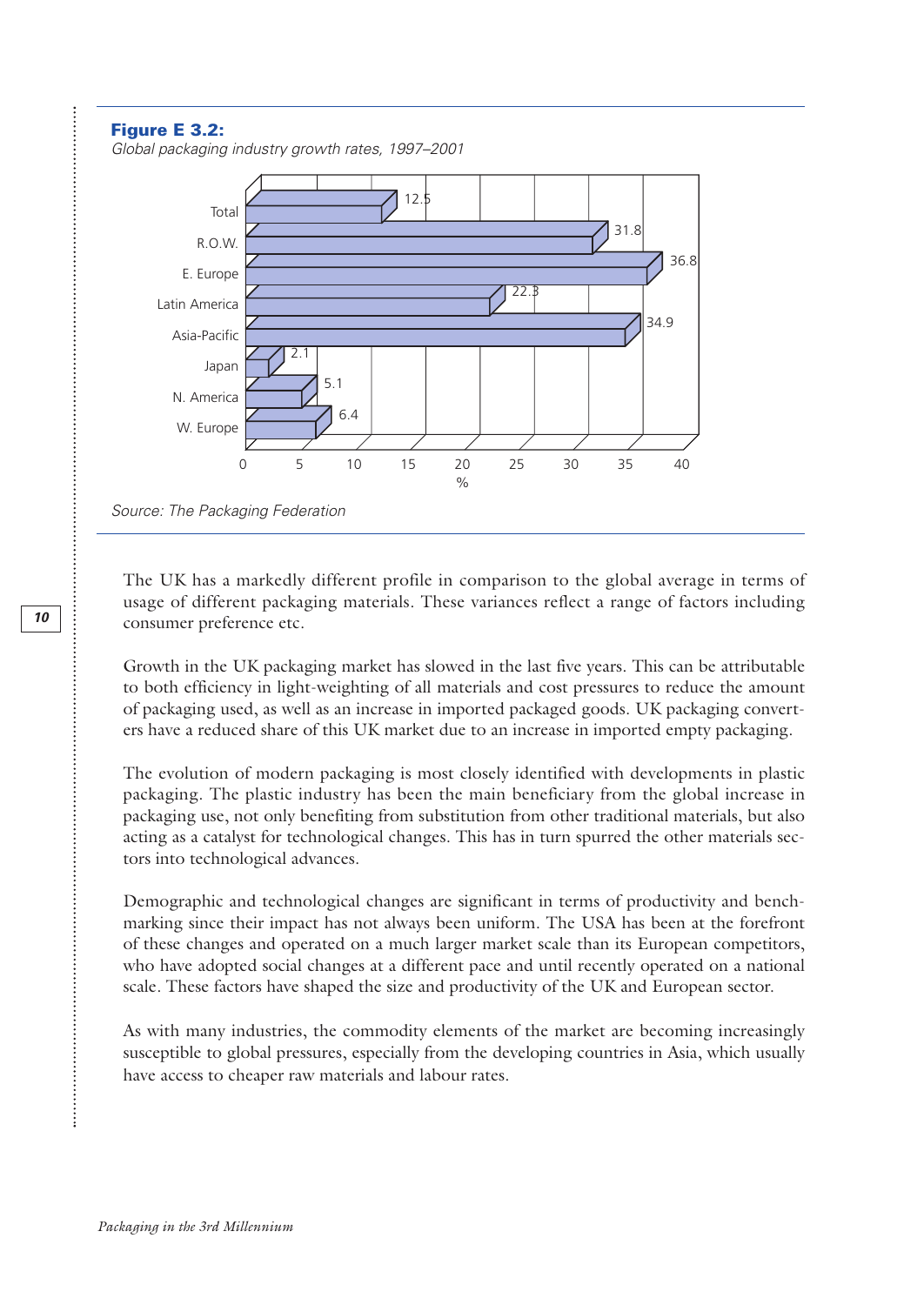...........

#### *Corporate activity*

The packaging manufacturing industry is in a constant state of flux, with the sector constantly realigning itself in order to either survive or perform better.

The UK converters are the most vulnerable participants of the packaging supply chain. During the period 1998–2000 there were 20 major plant closures. These trends are still very much in evidence with a further 13 closures recorded in 2002 to date incurring over 1,000 job losses, the bulk of which are concentrated in the packaging manufacturing (including label) sector.

There have been 7 management buy-outs this year amongst packaging and label manufacturers, indicating that this industry sector is under-valued on the stock market. British investment in the UK has not been very pronounced with a total of only 315 new jobs created in the packaging manufacturing sector. Meanwhile in terms of ownership, there has been a steady buying up of indigenous packaging companies by foreign investors, whilst only two UK-based organisation have made a significant investment in new plants outside this country.

Whilst there are growing number of global players in the packaging industry, it is still dominated in the UK by SMEs, particularly in the plastics and paperboard sectors. The profile of the industry is continuing to change with larger entities becoming more global and marketfocussed to achieve greater synergies with their customer base, whilst many of the smaller players are concentrating on niche sectors in their national markets.

The financial performance of UK packaging manufacturers has considerable room for improvement. In a recent survey by Plimsoll Publishing which ranked the financial performance of c.1000 companies, over half of the sample were operating at a loss or on wafer-thin retained profit levels. In certain market sectors profitability has halved in the last decade due to over-capacity and increased pressure from customers, especially multi-national brand owners and retailers.

#### **Table E 3.3:**

*Packaging manufacturers financial performance in the UK, 2000/2001*

| <b>Rating</b> | <b>Companies</b> | <b>Pre-tax margin</b> | Debt as<br>% of Sales | <b>Retained Profit</b> |
|---------------|------------------|-----------------------|-----------------------|------------------------|
| Strong        | 261              | 5.6%                  | $4.0\%$               | $2.1\%$                |
| Good          | 90               | 2.8%                  | $9.4\%$               | $0.9\%$                |
| Mediocre      | 100              | 2.5%                  | 13.0%                 | 1.0%                   |
| Caution       | 153              | $1.7\%$               | 20.0%                 | 0.3%                   |
| Danger        | 396              | $-1.5%$               | 37.9%                 | $-1.6%$                |

*Source: Packaging, Third Edition 2002, Plimsoll Publishing Ltd*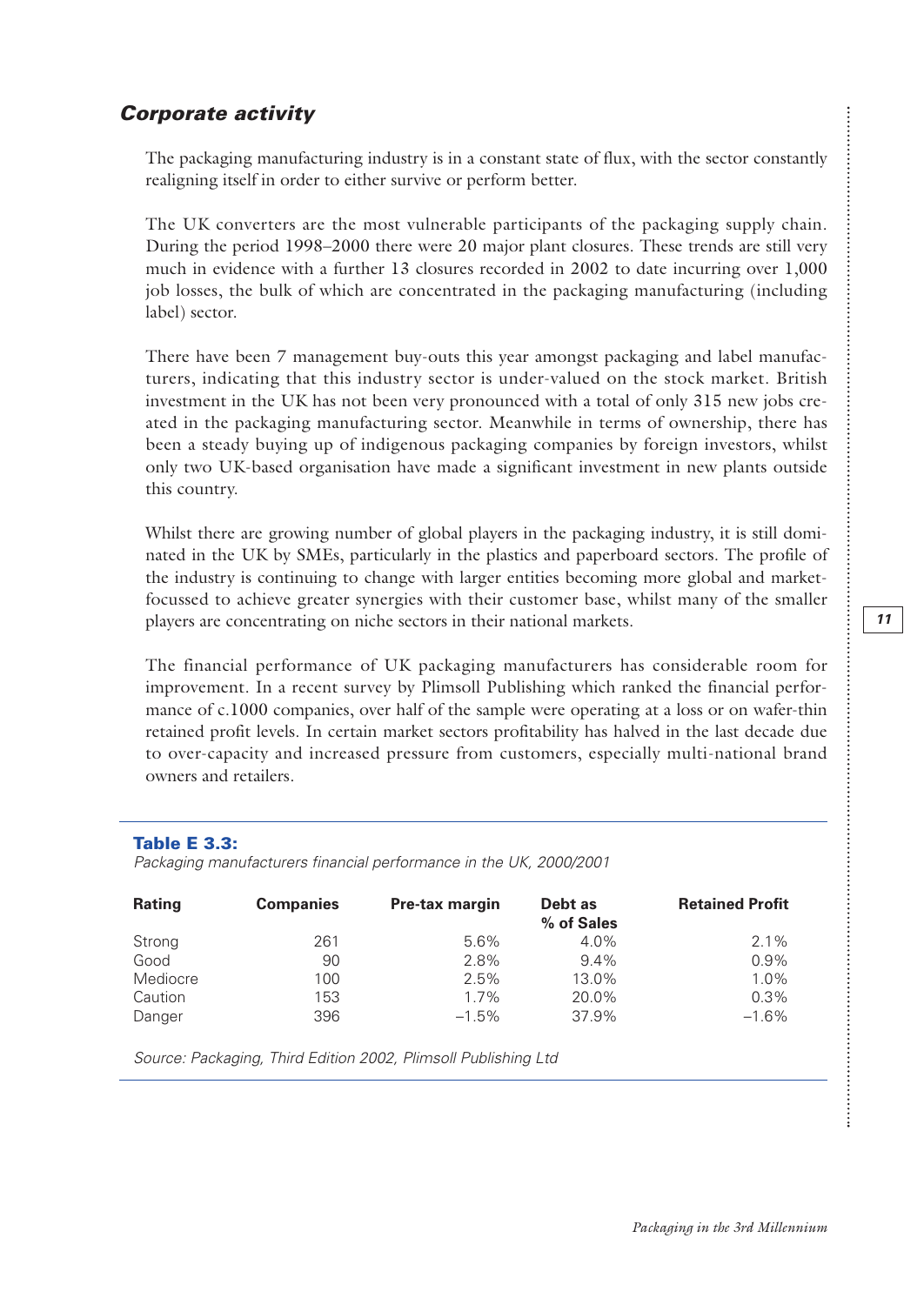#### *Sustainability*

There is a general public perception that packaging is a major contributor to waste and that many consumer products are over-packaged. The ever-greater use of packaging can largely be attributed to consumer lifestyle demands.

There is a fair degree of correlation between GDP and packaging usage within the EU countries at least. Other factors that need to be taken into account include demographics, size of household units, appliance ownership levels and national shopping/eating habits.

Environmental considerations do not appear to play a significant role in terms of the overall volume of packaging used. Countries such as Denmark, Sweden and the Netherlands, for example, which are seen as having strong 'green' credentials, exhibit a higher-than-average usage of packaging compared to GDP.



*Per capita GDP versus per capita packaging consumption in the EU, 1999*



A similarly uneven picture emerges when one considers the volume and type of packaging waste. Waste recycling also varies according to the different national waste management infrastructures, especially the household waste collection systems.

The EU enlargement process can only make this picture more uneven. It is important that investments made by UK manufacturers in environmental improvements are not jeopardised by its customer base moving to the Accession States where environmental expenditure and investment is much lower than the UK.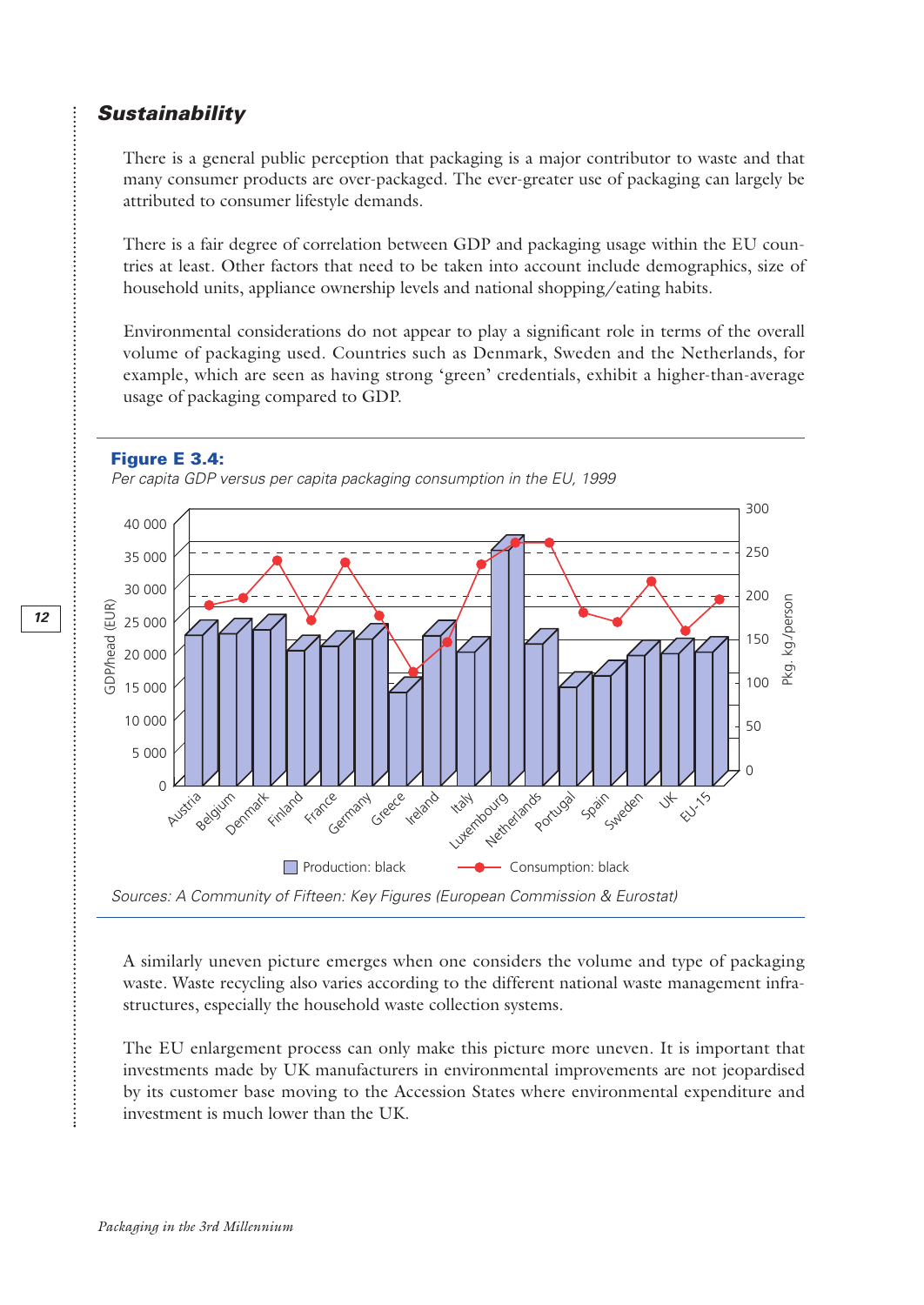#### *Competitiveness*

Competitiveness is often confused with productivity. The distinction drawn here is that productivity is a component – albeit a key one – of competitiveness, with the former being under the control of the business whilst the latter is subject to external forces not always within their control.

According to a recent DTI report, many aspects of the business environment have improved in recent years providing UK firms with a supportive framework in which to operate. A long period of low and managed inflation has undoubtedly been of real benefit to industry in terms of planning and investment, but there is often a considerable time lag between such investment taking place and a manifestation of positive results.

Using the World Economic Forum competitiveness index as a measure, UK has slightly improved its performance in 2002 and is ranked comfortably ahead of most its EU partners with the exception of the Nordic countries. It stills lags however way behind the USA, the main yardstick often used by the DTI and HM Treasury in such assessments.

In spite of this incremental improvement in macro-economic terms, the packaging industry in the UK has been critical of government in other areas such as the implementation and enforcement of legislation. The CCL system and IPPC implementation are two particular pieces of legislation which are highlighted for review and concern over cost-effectiveness, as well as the lack of 'joined up' thinking. More attention is required to ensure that implementations of EU directives are harmonised, both in the way in which they are enforced and measured. There is sufficient evidence to show that that is not the case at present to the disadvantage of UK manufacturing.

Economic performance has been held back by poor skills and a shortage of intermediate-level vocational skills. The UK's productivity record has also been adversely affected by decades of under-investment. The science base is strong, but there are weaknesses in R&D. The packaging manufacturing industry believes that the UK does perform more strongly than many EU competitors in developing ideas and providing better control techniques. The UK is at the forefront of innovation and does exploit process technique improvements.

In summary and in its final analysis however, the DTI ascertains that there is still a substantial gap in productivity and living standards relative to the USA and some parts of Western Europe.

#### *Productivity*

It is increasingly relevant to benchmark productivity and other performance measures on an international scale. One driver behind this is the increased level of foreign ownership in the UK packaging industry. It is felt that these ownership trends may benefit UK industry by the transfer of technology and management techniques from countries such as Australia and the US.

In a recent Proudfoot Consulting survey, it would appear to indicate that the UK suffers from poor management and an inappropriately qualified workforce as well as IT-related problems visà-vis our key trading partners.

The key areas which affect the productivity of the packaging sector and in turn competitiveness are – in descending order of importance – raw materials, employment issues, logistics and energy costs.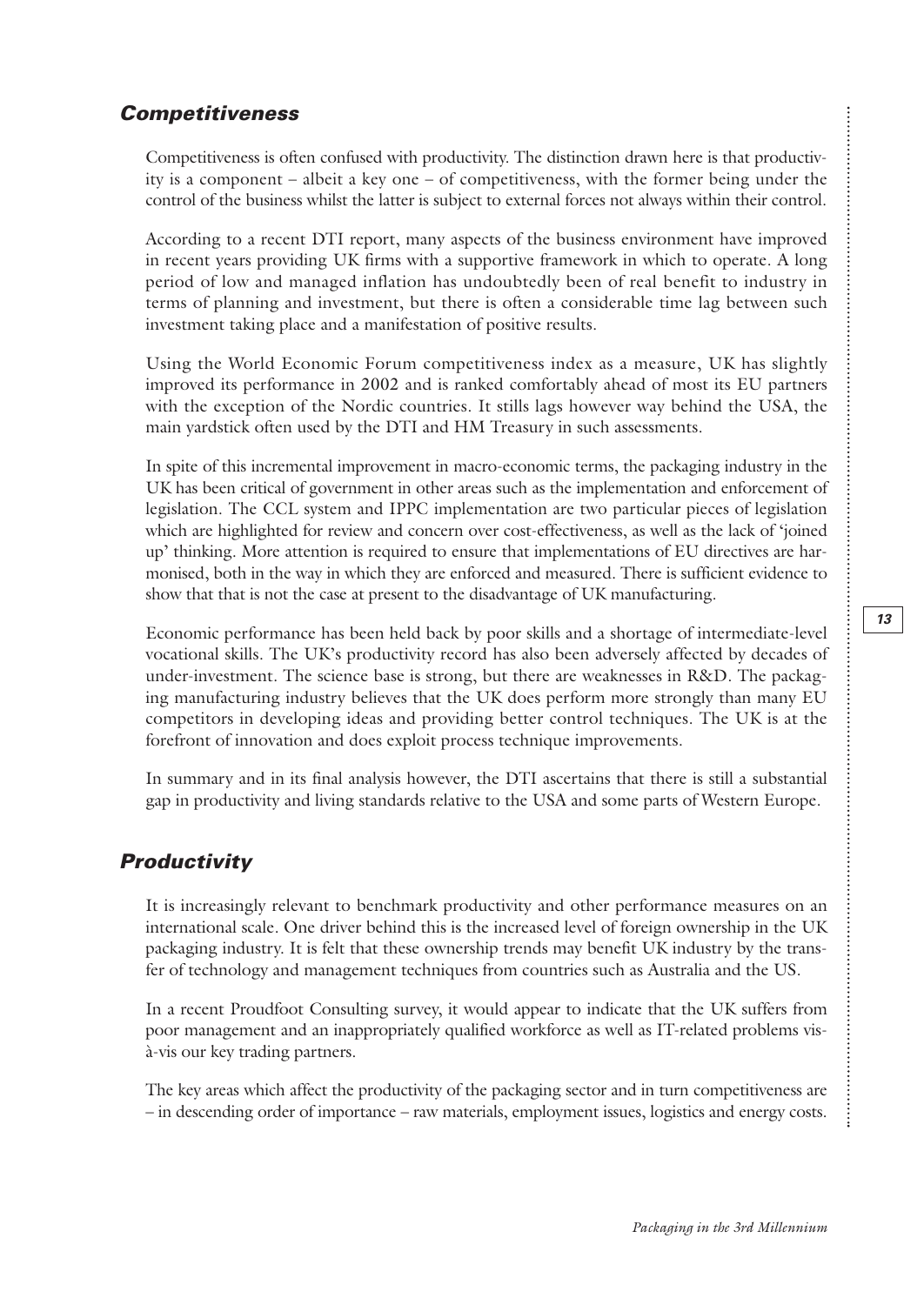#### **Figure E 3.5:**

*Average cost ratio for packaging producer in the EU, 2001*



*Source: The Packaging Federation*

Raw materials supply is not uniform across industry sectors and does depend upon the level of vertical integration. The heavy reliance on imported raw materials (except for glass) leaves industry vulnerable to both exchange rate variations, especially with the Euro, and the ability of competitors to source raw materials more cheaply, especially from the Far East. This is particularly the case with plastics.

It is difficult to measure employment costs as it depends upon the inclusion/exclusion of various factors. Taking into account hours worked, gross pay and social costs however, it appears that the UK is ranked roughly in the middle of all EU countries. It fares somewhat better than, for example, Denmark, Germany and France, but is on the other hand a markedly higher-cost location than the Mediterranean countries.

The increase in National Insurance Contributions to come into effect in 2003 will add significant cost to the packaging industry. Additionally, the packaging industry feels that the EU Directive on Working Time will impact negatively on profitability and productivity.

Energy is of prime importance to all packaging conversion operations and efforts to reduce this by better utilisation of primary energy or use of recycled materials is an on-going activity. Whilst the UK may enjoy relatively low electricity prices, gas prices are a cause of concern. UK converters also suffer from a larger energy bill due to the UK's CCL arrangements. Overall, UK manufacturing industry suffers from a high taxation burden after taking into account all exceptions and rebates, and thus requires further attention.

Lean manufacturing is being adopted by some in the industry, especially the major players, but it is felt that considerable productivity gains can be made by employing such techniques more widely.

.<br>.<br>.<br>.<br>.<br>.<br>.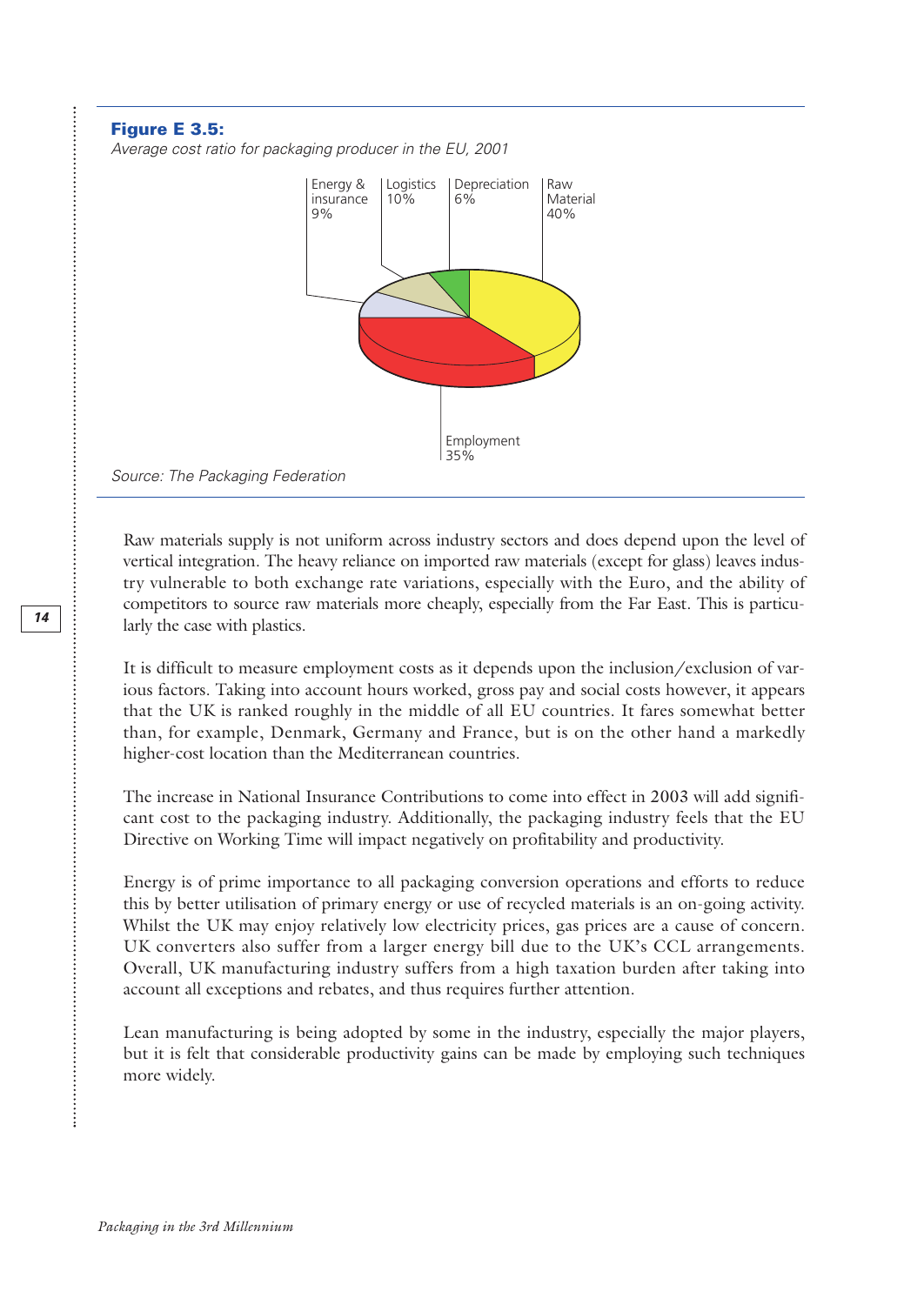

#### *Exchange rates*

There is a general assumption in the packaging industry that the UK government will join the Euro sooner or later. There is considerable concern however that the current exchange rates overvalue sterling by up to 15% thereby damaging UK competitiveness. An exchange rate of  $\mathcal{L}$ 1 = Euro 1.40–1.45 is seen as the optimum level for entry at this point in time.

The exchange rate has had a significant bearing on the trade balance in the UK packaging sector in recent years. Imports of packaging materials have been growing annually at c.5% per annum in the last 2 years, whilst exports have been in decline, thereby widening the negative trade balance to over £500 million.

#### **Table E 3.7:**

*Trade balance in the UK packaging manufacturing industry 1999–2001, £ million*

| <b>Trading activity</b> | 1999    | 2000    | 2001    |
|-------------------------|---------|---------|---------|
| Imports                 | 1.353.3 | 1.423.8 | 1.491.2 |
| Exports                 | 1.039.9 | 997.5   | 9671    |
| <b>Trade Balance</b>    | (313.4) | (426.3) | (524.1) |

*Source: The Packaging Federation*

.........

..............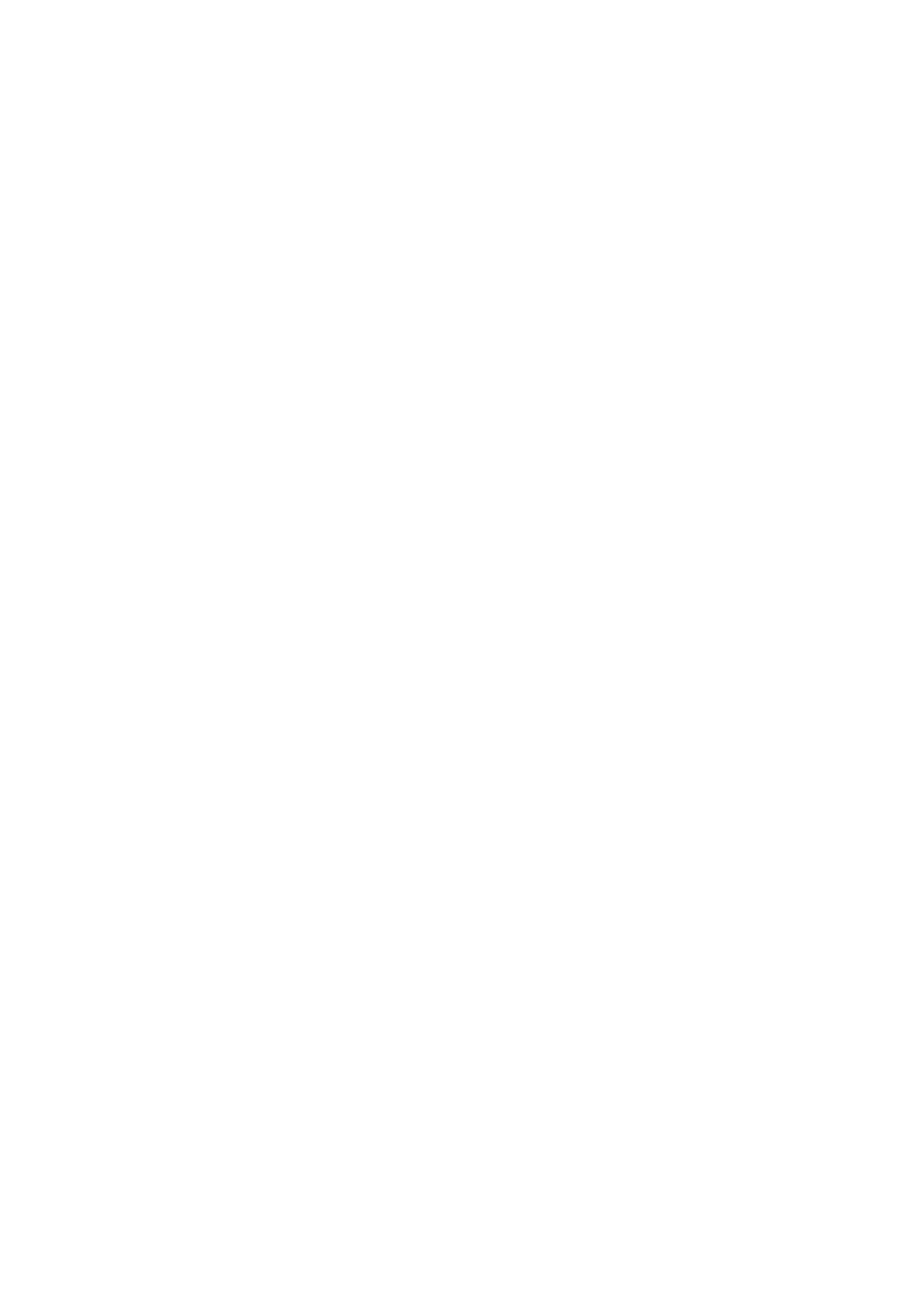## *4.* **Packaging manufacturing industry – SWOT analysis**

- and rationalisation requirements investment by the City
- 
- Increasingly customer-oriented are squeezed supply chain partnerships suppliers or suppliers
- uneconomicalfor many packaging environmental lobby
- 
- 
- Good industry representation are foreign

#### **STRENGTHS WEAKNESSES**

- Receptive to change: performing Relatively mature industry growing at only 2-3% p.a.
	- continual assessment of its performance Packaging companies not considered a dynamic
- Innovative and employing most recent Low barriers to entry in sectors such as corrugated technological developments to improve and plastics create excessive competition
	- consumer satisfaction **•** Suppliers and customers very powerful and margins
	- strong customer relationships and R&D activity is limited to few, large converters
- Local: long distance transport is Poor image (packaging = litter) which attracts
- materials  **Quality of recruits an issue packaging not seen as** • Serving primarily consumer goods an attractive career prospect for graduates
- sectormakes it virtually recession-proof Raw material price fluctuation makes forward • Dynamic due to materials substitution planning and investment decisions more difficult
	- and search for pack optimisation Major equipment and raw materials suppliers
		- Many major UK packaging manufacturers are foreign owned, less obligated to UK as a home base
		- The industry includes many SMEs who have funding constraints and may not be able to invest in required technologies
		- Need for better quality data, especially downstream. Confusion caused by inappropriate SIC codes.
		- Excessive legislation and high levels of bureaucracy in UK implementation of EU directives
		- Over-capacity

*Source: Pira International Ltd*

 $\vdots$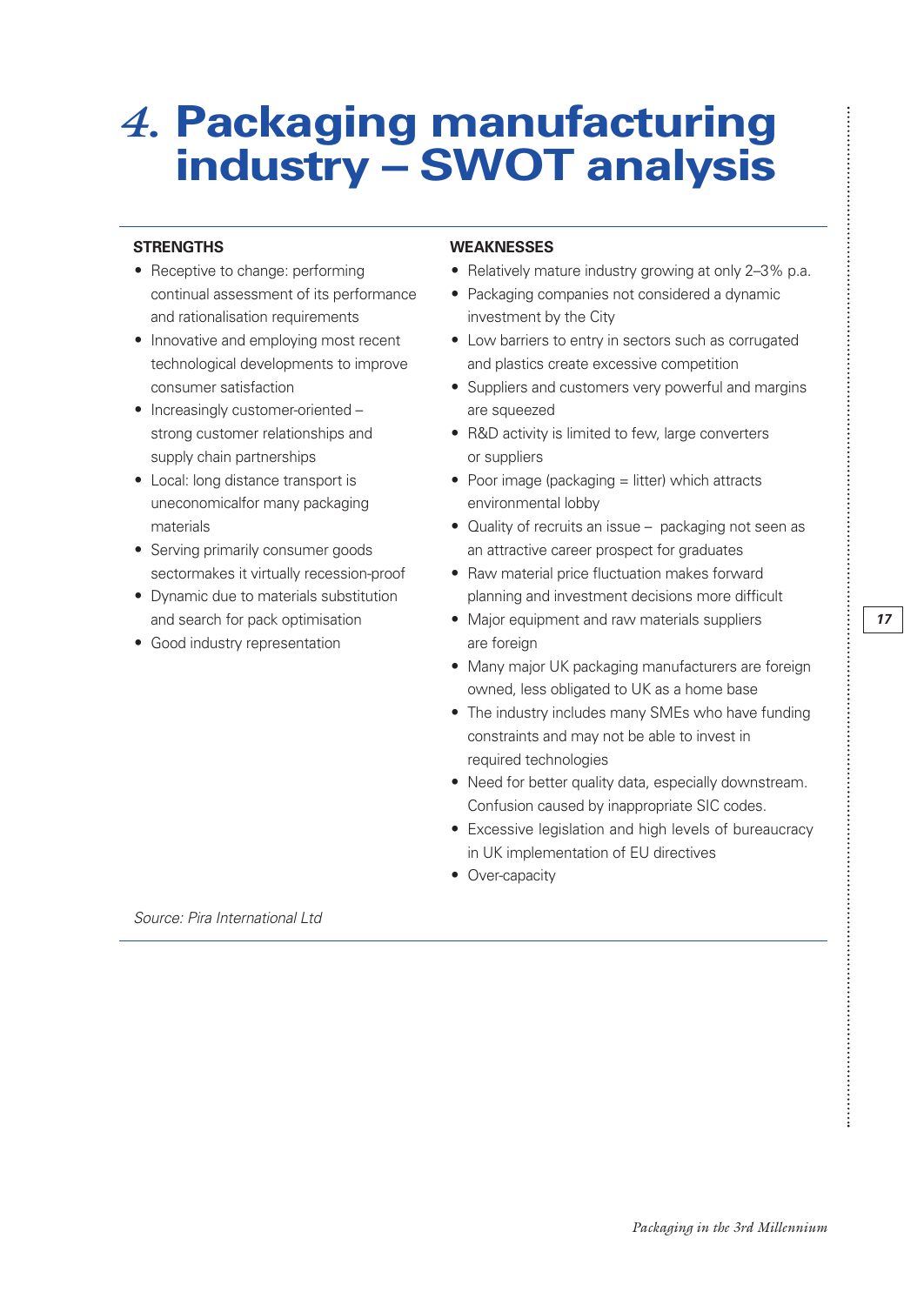#### **OPPORTUNITIES THREATS**

- Added-value activities such as pack/brand design Profit margins reduced further through brand as well as new material/product development owner regional or global purchasing strategies
- Consumer desire for added convenience will strong pound stimulate growth **•** Threat of increased packaging imports
- sophisticated packaging high calibre graduates
- Continue to develop high levels of customer High imported raw material prices affect focus and provide packaging solutions which profitability and investment
- through working in very demanding UK competitiveness
- Further switch to hole-in-the-wall operations, in inappropriate legislation VMI or other service initiatives will create • As UK costs become uncompetitive, brand
- Increased usage of recycled materials can lower cost locations overseas improve environmental performance • Crganisations without sufficient European
- sustainable packaging industry example the pan-European suppliers
- the world as they mature sufficiently to reducing effectiveness
- Use IT to its best advantage: e-commerce, use of returnable packaging
- Convince the public of the environmental serve market effectively
- Packaging should be sold on the basis of its activities to other parts of the supply chain supply chain cost, not on price

*Source: Pira International Ltd*

- 
- could be in the converters' exclusive domain Reduced competitiveness in Europe due to the
	-
- Home shopping may stimulate more Productivity affected by difficulty in recruiting
	-
- address needs of downstream supply chain Increasing environmental taxation and social • Capitalise on supply chain expertise gained costs will reduce further the UK converters'
	- retail environment **•** Lobbying by environmental extremists results
	- additional value owners move packing and filling activities to
- To be a world leader in development of a presence risk losing customers who want
- Exploit opportunities in developing parts of Industry representation too fragmented thus
	- require more packaging  **Overall industry growth constrained by more**
	- CAD, production control, MIS Lack of IT capability may damage ability to
	- benefits of packaging Packaging manufacturers lose added value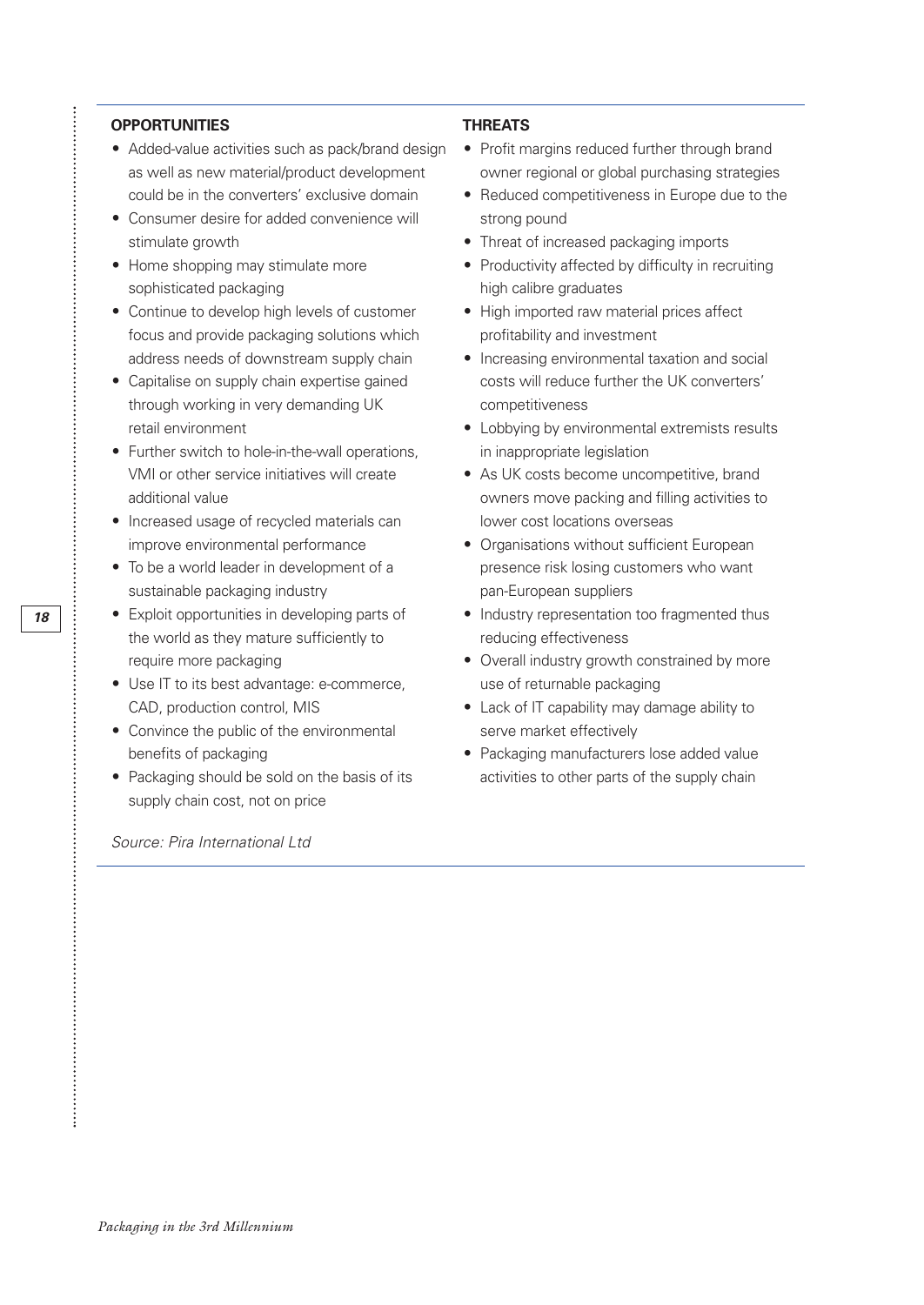## *5.* **Key issues – packaging manufacturing industry**

### **INTRODUCTION**

In order to summarise key issues for the UK packaging industry, the issues raised by the different materials organisations were considered and those common to most sectors were selected.

These issues have been aggregated under 4 broad headings and a series of sub-headings as indicated in the diagram below.



#### *Financial Issues*

#### **Raw materials**

The cost of raw materials is a major problem for most converters, as in the current competitive climate, and in their relative weak position in the supply chain, it is extremely difficult to pass on increases. Raw materials usually form a high percentage of the final packaging price, thus inability to pass on increases puts a significant strain on converters' profitability. Fluctuating raw materials costs cause ongoing problems, particularly in the paper and plastics based sectors, where cyclical trends cause instability and make ongoing investment decisions difficult. The trend towards non-UK supply also exacerbates this situation.

፡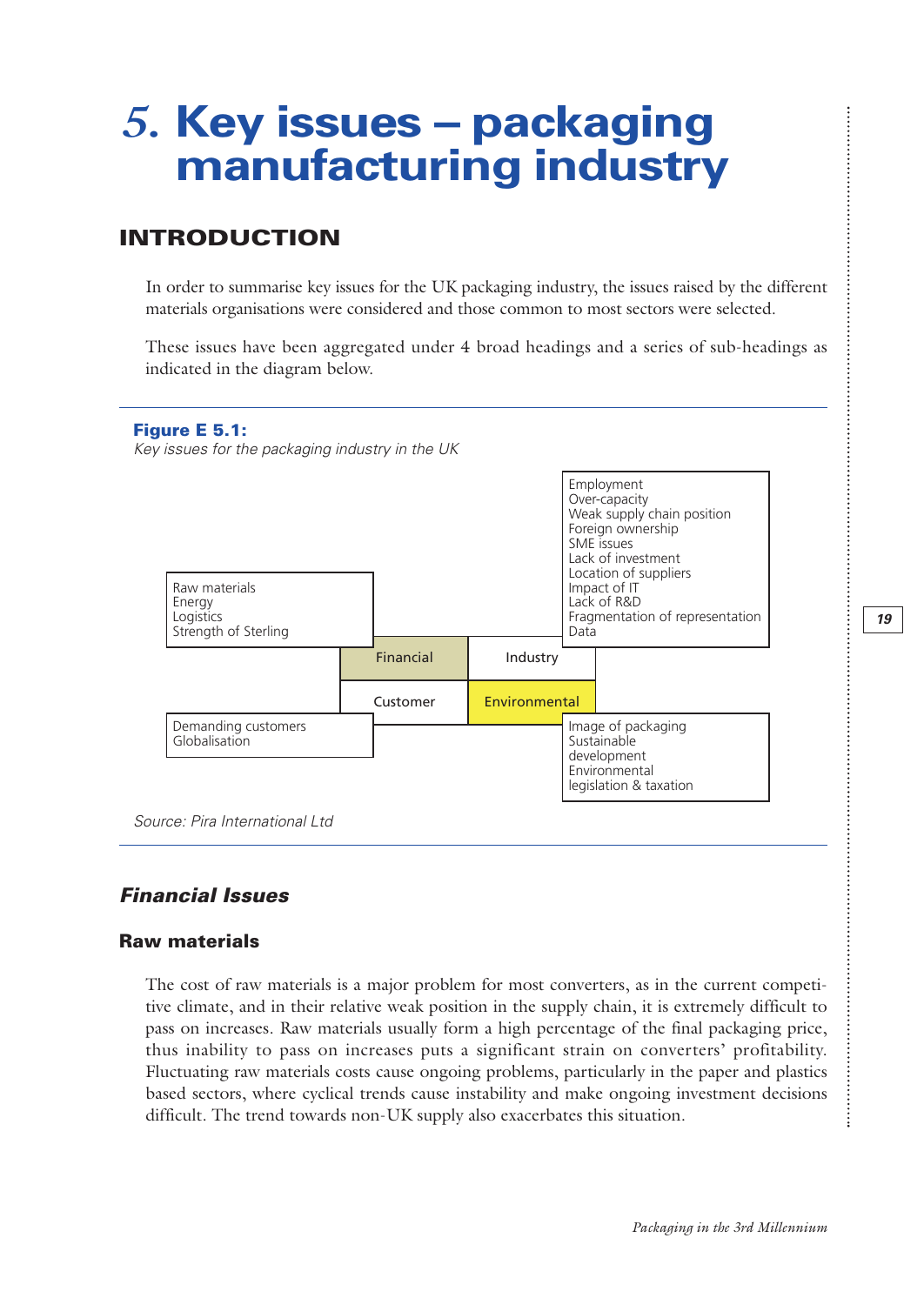#### **Energy**

The cost of energy is a particular issue in all sectors, but especially glass, paper and metals where energy usage is higher than plastics. The overall costs of energy and fuel, taking into account taxation issues such as CCL, provides an uneven playing field both within the UK packaging sector and with EU competitors.

Managing energy efficiency has always been a key criterion for most packaging manufacturers. Further efforts to reduce energy and seek environmental gain through use of small-scale CHP and mines gas have been diluted due to the current NETA arrangements, and the overriding Government principle to address fuel poverty.

#### **Logistics**

Transport costs in the UK are considerably higher than in other European countries due to fuel taxation. Many types of packaging are high volume, low value, thus the packaging industry is particularly vulnerable to high transport costs. Those converters involved in recycling also have to contend with transport of waste back to their sites.

The Working Time Directive will also have an impact on the transport movements, especially when responding to increasing calls for just in time by major retailers.

Better supply chain logistics and closer partnerships with customers could potentially reduce the overall inventory levels, thus reducing the need for stock to be held by the converter.

#### **Strength of Sterling**

The current high value of the pound is making it difficult for UK packaging converters to export packaging products. At the same time, the amount of imported empty packaging is increasing – estimated to be nearly 17% of the total in 2000, a growth of over 5% from 1999 (amounting to  $\pounds$ 1.5bn). While products such as glass or rigid plastic containers are not usually economical to transport long distances, products such as flexible packaging and closures can be imported cost effectively. As a result the UK industry is suffering increased competition from imports, some from Europe and some from Asia and the Far East. There is also a danger that European packaging manufacturers switch production capacity from UK-based plants to other, more cost effective, locations in Europe.

However the real issue is that high manufacturing costs in the UK might persuade brand owners to move their product packing and filling operations outside the UK (Heinz has already moved some of its baby food operations abroad.) This will result in a serious loss of added value to the UK economy.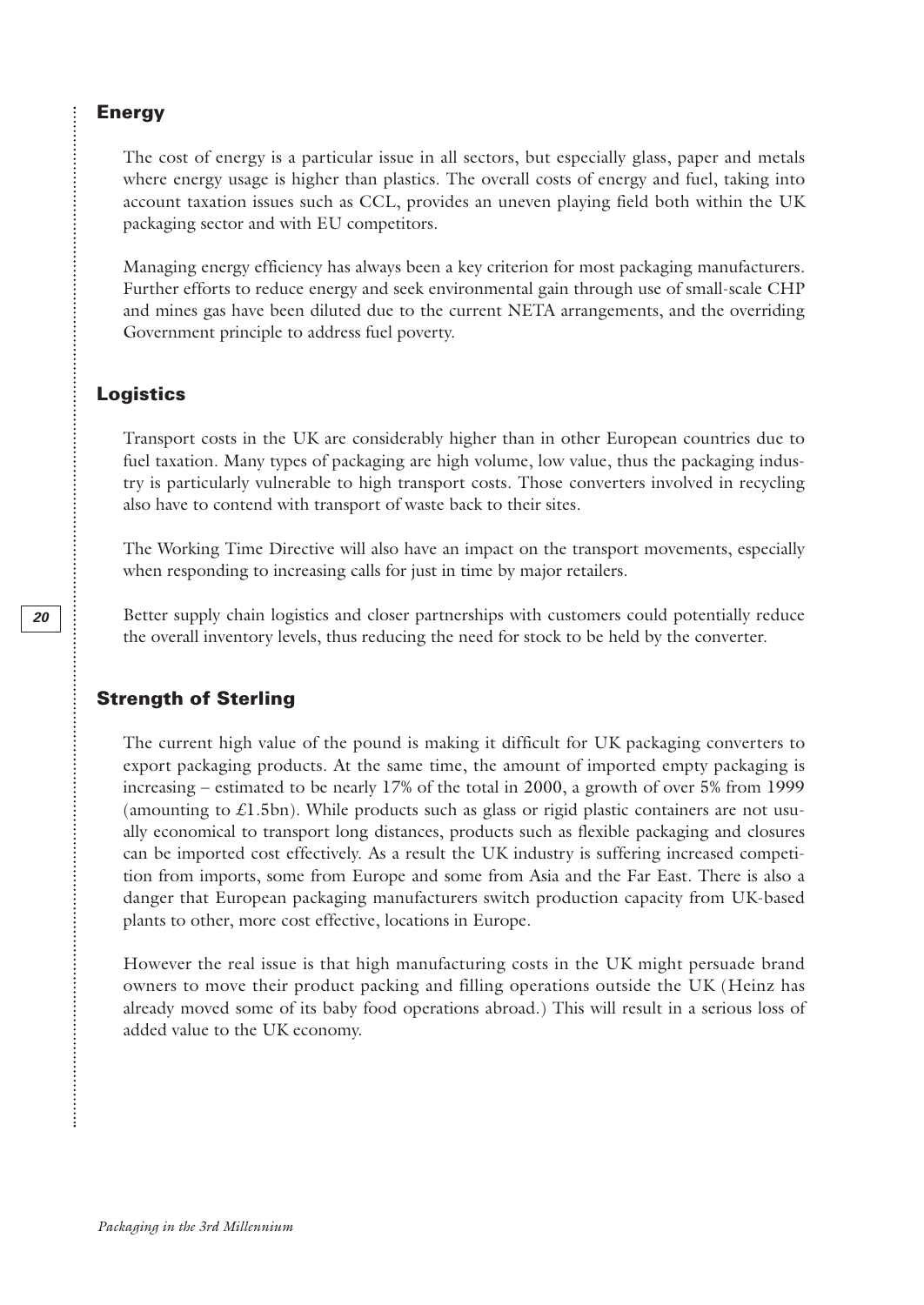#### *Industry Issues*

#### **Employment**

Recruitment came up as an issue for many packaging sectors, the key exception being the glass industry. Recruitment seems to be a problem at all levels; there is competition from service-based industries such as retailing for unskilled labour, and graduate recruitment is an ongoing problem, particularly as there are fewer graduates in disciplines such as engineering and chemistry. This problem is not necessarily Europe-wide – for example, in Ireland the Jefferson Smurfit graduate training programme is considered a highly desirable career opportunity.

Skill levels are a cause for concern as, in some sectors, such as printing, there is an ageing employee base and skills are being lost through the retirement process. Further information on industry skill levels is available from the DTI sponsored Institute of Packaging study, which Pira has not been able to access for this report.

The new EU proposal on temporary and agency staff may also impact negatively on some packaging manufacturers.

#### **Over-capacity**

Parts of the packaging industry such as plastics and corrugated conversion suffer from relatively low barriers to entry. As a result, new entrants move into the industry on a regular basis, often pushing prices down in an effort to gain volume. The industry generally suffers from over-capacity which creates intense competition and drives down prices. This situation is worsening as the volume of imports increases in certain product sectors.

The advent of additional capacity at low labour costs from the Accession States, especially if Turkey is included, may exacerbate this situation considerably.

#### **Weak supply chain position**

As previously discussed, the packaging industry finds itself wedged between powerful suppliers and powerful brand owners. The result of this weak supply chain position is that raw material price increases may be extremely difficult to pass on, yet impossible to avoid, thus affecting the converters' profitability. Pira's discussions with brand owners on the future of procurement have more than once uncovered a proposed model whereby brand owners buy raw materials direct from the manufacturer and issue these to converters to make into packaging. A brand owner producing products such as detergent would already be buying in significant quantities from the major polymer producers, so this scenario is quite feasible but would have worrying implications for converters in terms of loss of added value opportunity.

The UK retailer rebate system, whereby retailers negotiate packaging prices on behalf of their contractors then take a cut themselves, is still highly controversial and also impacts negatively on converter margins.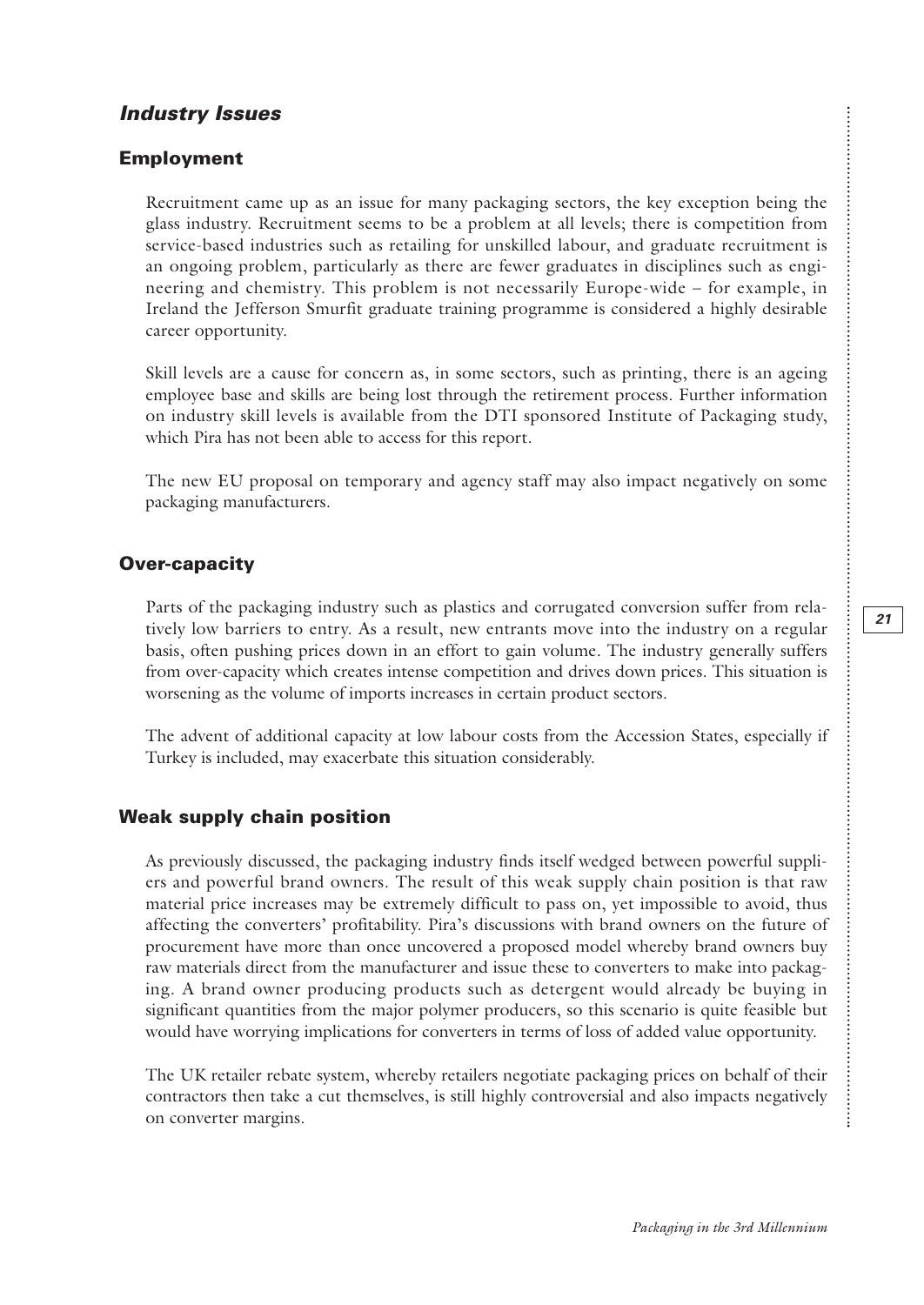#### **Foreign ownership**

Many of the major packaging converters in the UK are ultimately owned by organisations outside the UK. Most of these companies consider themselves to be pan-European or global organisations and manage their businesses accordingly as a necessity to meet their customer expectations. The result is that if conditions in the UK become unfavourable or require supply at a location closer to the customer, the opportunity exists for them to switch production to a more cost effective location and supply their pan-European customers from there. Major brand owners negotiate packaging contracts on a Europe-wide basis and where the packaging is produced is not necessarily an issue for them, provided the price, quality and availability are right.

For industries such as glass, where the packaging manufacture is traditionally located near to the packing plant, this is not such a threat as it is for more transportable products such as flexible packaging or preforms.

Figure E 5.2 shows changes in ownership:

#### **Figure E 5.2:**

*Changing ownership of the UK packaging manufacturing industry based on turnover, 1995 and 2001*



#### *Source: Pira International Ltd*

#### **SME issues**

............................

With the exception of the glass and metals sectors, which are usually highly capital intensive, there are a large number of small and medium-sized organisations in the packaging industry. If wood packaging is included, then VAT registered enterprises employing less than 50 people amount to 80% of the total packaging companies. These organisations face particular issues in terms of resources. They may not have high levels of technical expertise in-house and thus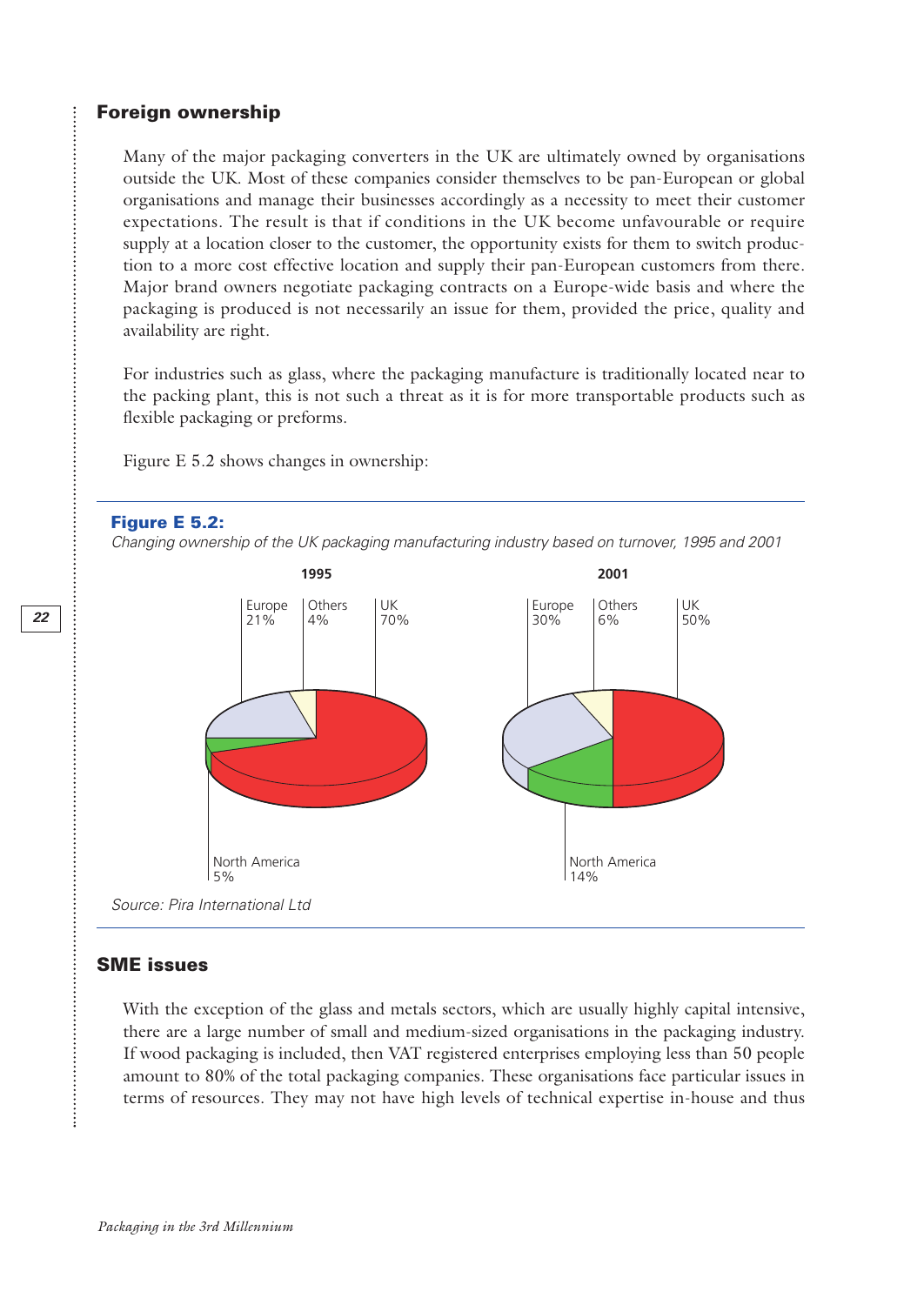ongoing investment in the business. They are also vulnerable to rationalisation programmes by brand owners who are looking for pan-European supply, as they very often do not have capacity outside the UK

need to rely on suppliers for assistance. They may find it difficult to raise funding to make

In many ways this is the segment that the UK government most needs to interact with, since they are inextricably linked with UK competitiveness issues. However they are very difficult to access since these smaller organisations do not always have the resources to get involved with government and trade association initiatives.

#### **Lack of investment**

Like many mature stocks, the packaging industry has suffered in recent times as shares in the industry have not generally been seen as attractive and investment has gone into 'high tech' companies. However the loss of companies from the FTSE due to non-UK ownership has meant the transfer of most Packaging Sector stocks to the Supply Services Sector, which has a higher gearing and thus is attracting more favourable attention. In the meantime difficulties in raising funding as well as a general lack of confidence have held back investment. If the industry is to keep up-to-date in areas such as digital pre-press systems, funding will need to be found to invest in appropriate equipment. Without this, organisations will not be able to offer the required levels of customer service.

However an exception would seem to be the glass packaging industry which is undergoing a number of major investments at present.

Future inward investment has also been affected in the UK by a drop in US investment since September 11 and may also be affected by EU Enlargement, where a marked increase in favour of the ex-Soviet bloc countries, especially Poland and Czech Republic has been seen this year.

#### **Location of suppliers**

Many raw material and equipment suppliers to the packaging industry are located outside the UK. This can in some ways disadvantage UK industry as it is more removed from research and development activities and regarded as an export market.

#### **Impact of IT**

The UK packaging industry needs to develop the necessary IT skills and infrastructure in order to be able to respond to initiatives such as CPFR, develop appropriate website and online ordering systems, and manage other aspects of e-business as required by customers. This may require significant investment in hardware and software, as well as the ability to recruit suitably qualified personnel. Inadequate IT systems will seriously damage competitiveness and a lack of common industry platforms may also hinder ability to respond to customer demands in the fmcg area.

 $\vdots$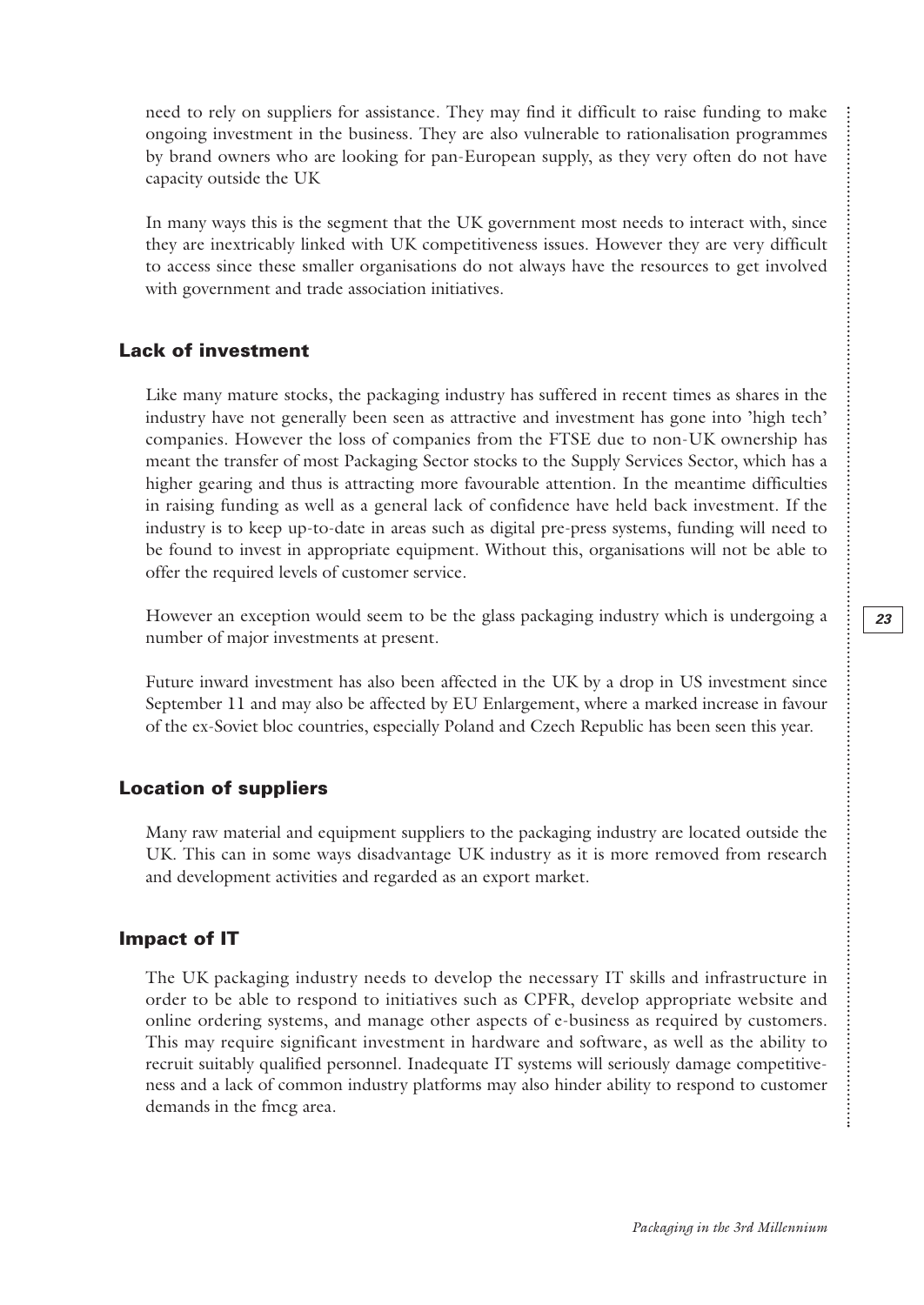#### **Lack of R&D**

As previously discussed, a great proportion of supplier research and development takes place outside the UK Those packaging manufacturers who do conduct their own R&D tend to be the major multi-nationals, who may also have their facilities outside the UK As a result there is perhaps a lack of focus on creation and exploitation of scientific knowledge and technology in the UK packaging industry.

This lack of ability to develop and exploit R& D potential would seem to be a direct consequence of the issues on weak supply position and inadequate returns.

#### **Fragmentation of representation**

While the UK is very well represented in terms of packaging trade associations, most of which are extremely effective, there is an issue whereby the sheer number of associations makes representation seem fragmented. There is a need for a unified 'voice' representing packaging rather than a particular material sector of packaging. Whilst the Packaging Federation was formed to fulfil this role, the proliferation of other, influential, associations could cause confusion to governments both in the UK and Europe. There is also an issue as to whether industry can afford to fund so many associations; the forming of the CPI (Confederation of Paper Industries) is a move towards some kind of consolidation through bringing together a number of paper related associations.

This "silo" mentality is reflected in the current DTI structure, whereby packaging is not recognised as a single industry but is dealt with through a number of different materialsbased departments.

#### **Data**

The authors of this report feel there is a lack of consistent and reliable data for the UK packaging industry, especially downstream (customer) statistics. One of the reasons for this is the fragmented nature of its representation, as mentioned above, whereby data may be collected on a materials specific rather than industry basis and not always in a consistent way. Data is often collected from a raw material perspective as an input to the converting process rather than by output, which can vary by up to 18%. Some of the data requires expert interpretation as the ONS categories based in current SIC codes often includes non-packaging activities. Good data is essential if industry is to be able to measure and benchmark its performance.

#### *Customer Issues*

#### **Demanding customers**

As described in Section 2, brand owners and retailers are becoming more and more demanding as they strive to achieve supply chain excellence. The results are shorter lead times, faster new product development, smaller quantities and shorter print runs. Packaging converters need to be innovative, flexible, fast-moving and constantly looking for innovation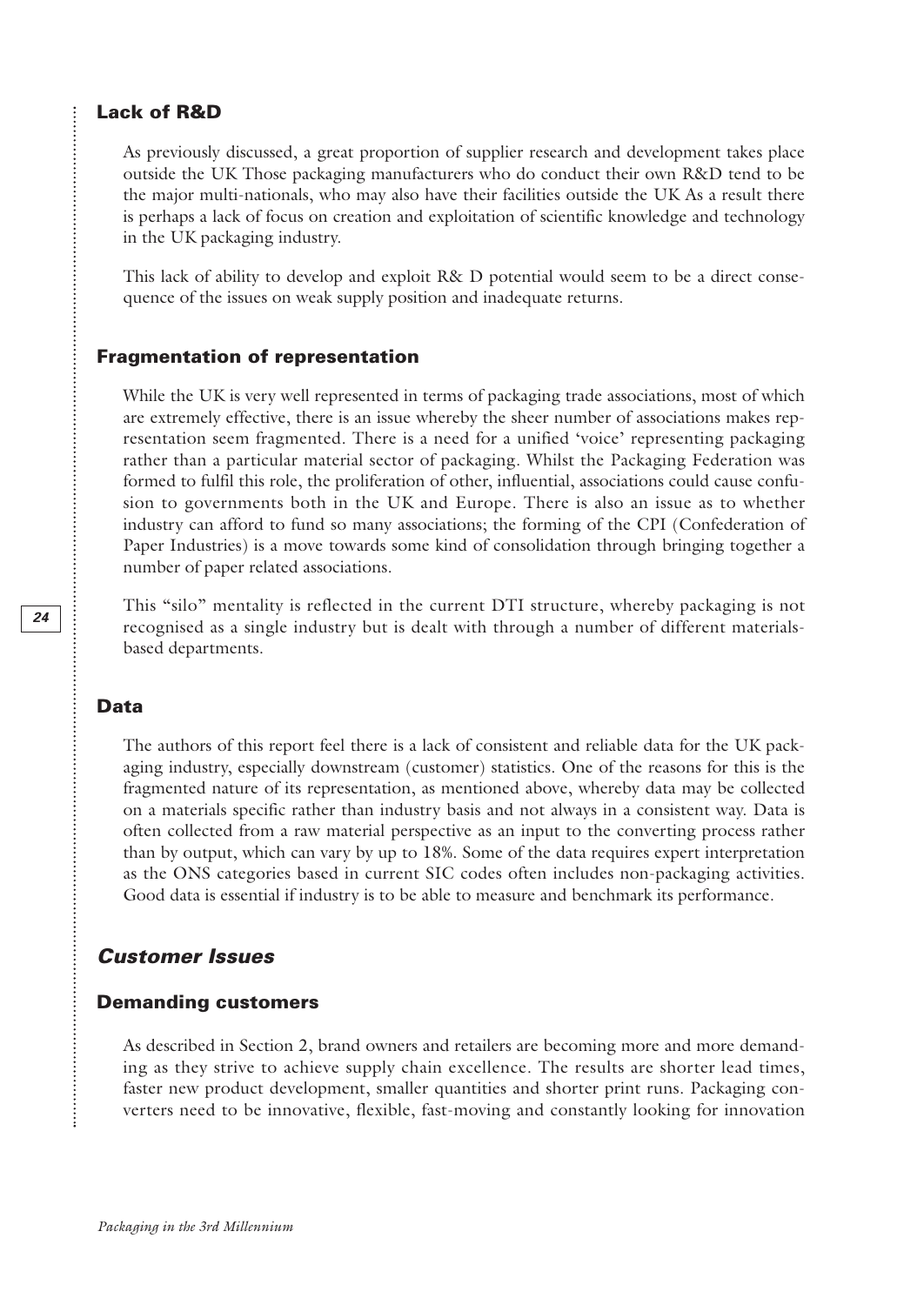opportunities. Many brand owners are undertaking supplier rationalisation programmes, significantly reducing the number of suppliers they deal with. While converters are working with customers to build strong supply chain partnerships, use of on-line auctions to push down prices is seriously damaging these relationships. As a result, some packaging converters are refusing to participate in e-auctions.

At the same time the final customer, the consumer, is changing and so are their requirements. There is an ongoing need for industry to understand these changes and respond to them with appropriate innovation.

#### **Globalisation**

More brand owners are moving from local or regional purchasing strategies to pan-European or global contracts. As a result, smaller packaging converters who do not have the right geographical coverage are vulnerable to losing business. Those majors who successfully win business may gain additional volume but at reduced margin. Nestlé is a good example of a major purchaser of packaging who is in the process of moving from local to pan-European supply contracts. The brewing industry has moved from being primarily UK controlled to a global structure.

The UK packaging manufacturing sector needs to be able to match its geographical and production capabilities with that of the major customer base if it is to maximise its economies of scale.

#### *Environmental Issues*

#### **Image of packaging**

The public – and many politicians – are considered to have a negative perception of packaging, often confusing it with a litter problem and seeing packaging as a wasteful use of resources. In reality, however, consumers react well to initiatives which use packaging to add value through improved functionality or convenience. Retailers and brand owners specify the packaging to be used, and know from their research what consumers want. Thus there seems to be no real move towards simpler, more minimal packaging, more a move towards added value features.

Research shows that consumers usually understand the benefits of packaging once they are encouraged to think rationally about it. Despite this, a danger exists that small minority action groups campaign loudly against packaging with the result that inappropriate legislation is introduced.

#### **Sustainable development**

The UK Government has defined four key objectives for the delivery of sustainable development:

- Social progress which recognises the needs of everyone
- Effective protection of the environment

.............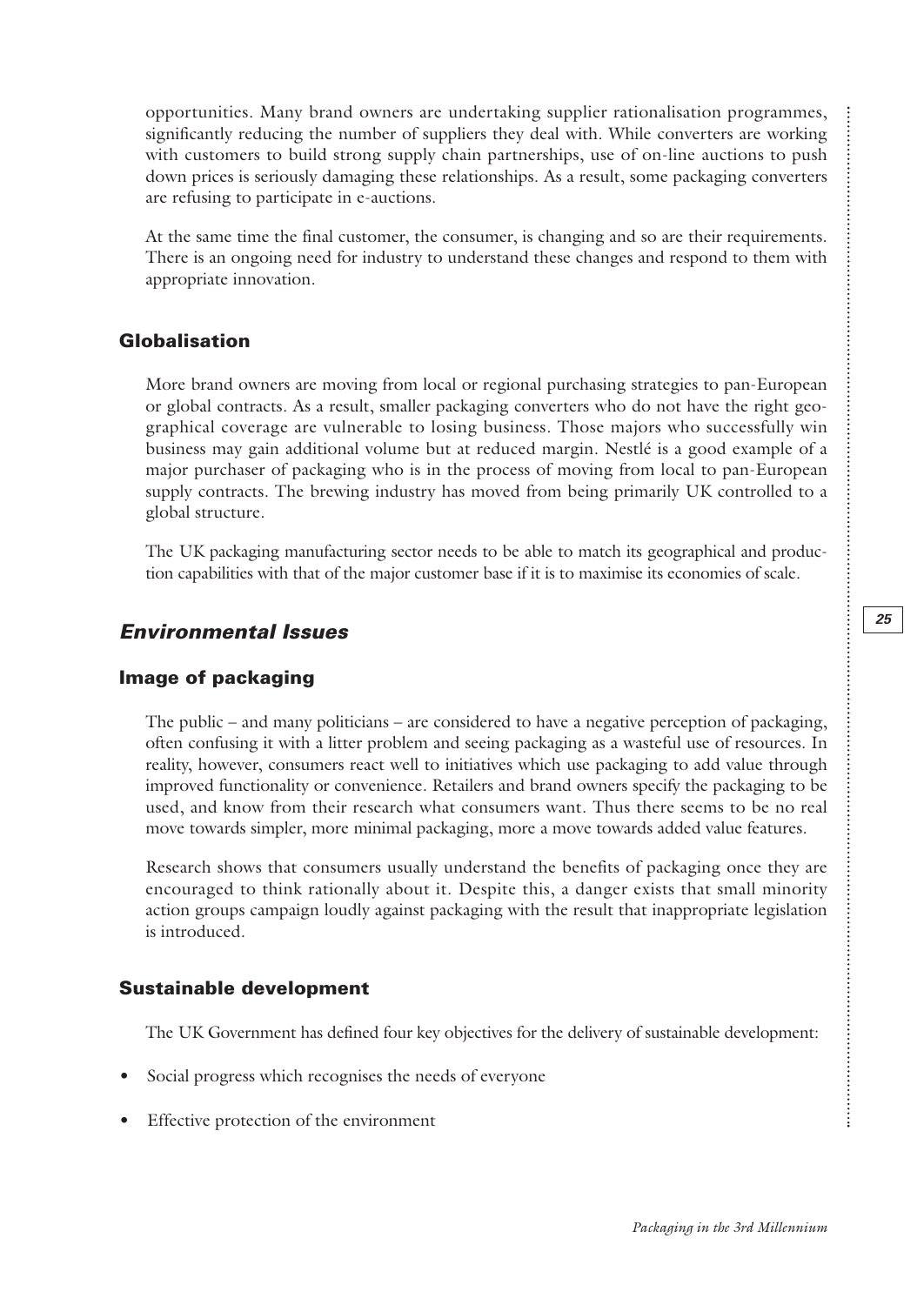- Prudent use of natural resources
- Maintenance of high and stable levels of economic growth and employment

Creating the right balance for all of the above is a challenge for any sector, but the packaging manufacturing industry is well-placed to develop its existing parameters as it naturally fulfils the first two criteria, and achieves the third but often does not receive due recognition. The challenge is ensuring that the industry can demonstrate more effectively the decoupling of material use and wastage v. GDP growth as measured by purchasing power.

#### **Environmental Sustainability = Reducing resource use + Reducing waste generation/emissions**

The concept of environmental sustainability is rising up the agenda of many organisations. Recent research by Pira on future purchasing strategies of major brand owners identified sustainable environmental policies as becoming of increasing importance in supplier selection. This push towards sustainable practices is predicted to become one of the key influences on business over the next 5–10 years. There is an opportunity for the UK packaging industry to gain competitive advantage through developing an environmentally sustainable strategy through developing more eco-efficient packaging solutions. There is also a need for these achievements to be recognised through raising the profile of the industry's activities in this field.

#### *Environmental legislation and taxation*

While the Packaging and Packaging Waste Directive affects all EU countries, it has not been translated into law in a consistent manner which causes problems for organisations working on a Europe-wide basis. Anomalies such as the Aggregates Levy unfairly disadvantage the UK glass industry. The Climate Change Levy threatens to damage further the sector's competitiveness as their counterparts in Europe do not have to bear this energy tax. In addition, the UK lacks appropriate incineration with energy recovery capacity which puts particular pressure on the plastics industry compared with other countries such as Denmark, which are much better placed to achieve recovery targets.

.<br>.<br>.<br>.<br>.<br>.<br>.<br>.

....................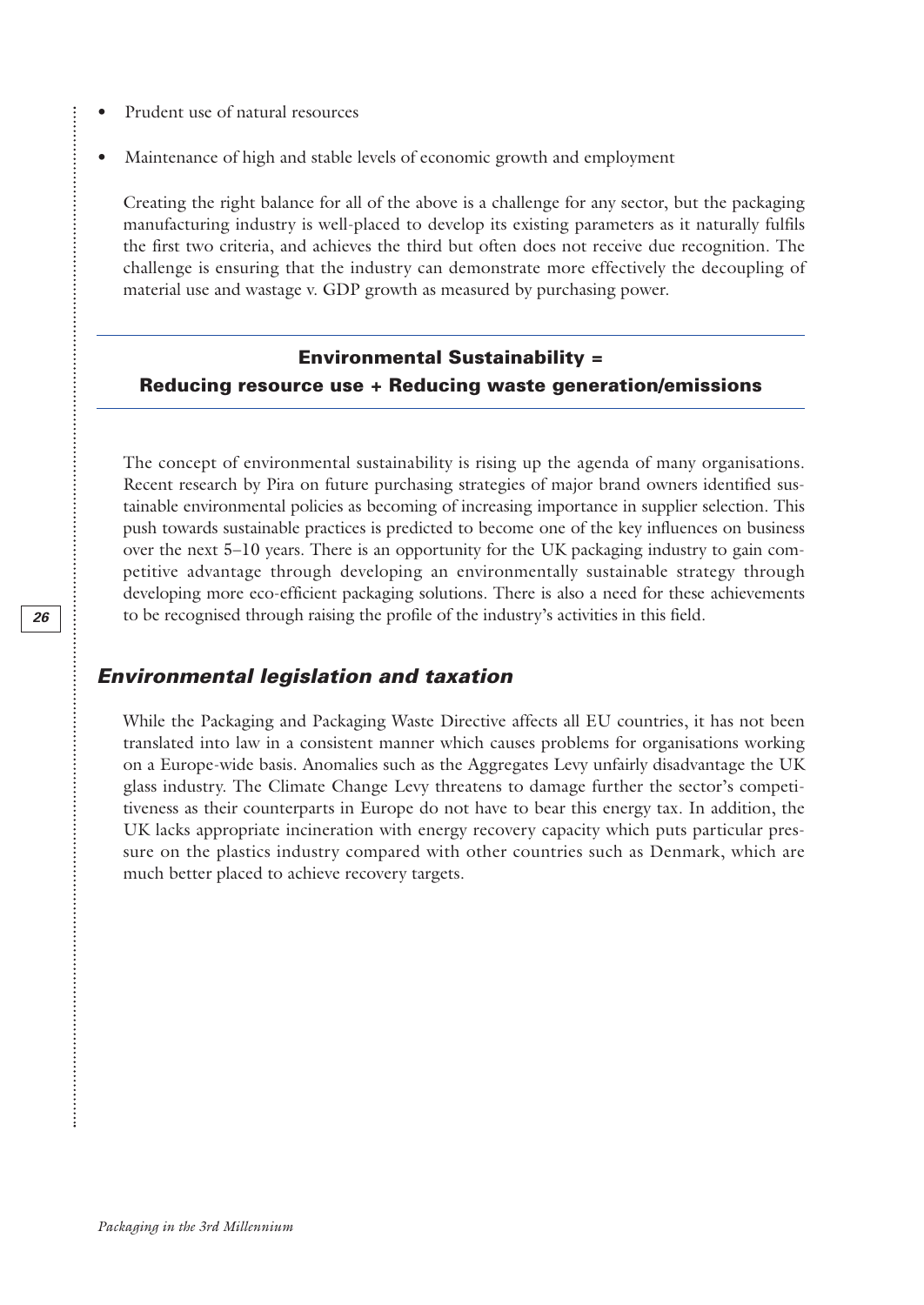## *6.* **Action plan**

#### ■ *Regulatory*

Government, in consultation with industry, should review the current legislation to ensure that competitiveness of the industry is not adversely affected. 'Joined up' thinking is required, rather than piece-meal initiatives which can benefit one sector at the expense of another. In particular, the CCL system and IPPC implementation need urgent review. Action – Govt in consultation with industry/TA's

#### ■ *Employment*

Following the 'Print 21' study, the printing industry is currently conducting a DTI sponsored campaign to improve their recruitment process. The success of this should be monitored with a view to conducting a similar campaign for the packaging industry. Action – industry supported by Govt

(It is considered inappropriate to recommend specific actions regarding skills and training needs without access to the recent IOP industry skills mapping project.)

#### ■ *Image*

Packaging generally suffers from being an easy target for minority groups and improving its image is not an easy task. An image survey could be conducted to evaluate the extent of the problem and to recommend 'best practice' for tackling this. For example, industry could publish literature demonstrating achievements in light-weighting, design for minimisation and in overall packaging reduction. This has been undertaken successfully by the French Packaging Council. Packforsk in Sweden communicates directly with consumers on the benefits of packaging. 'Best practice' recommendations should include suggestions for the most effective means of communication. The assistance of the product manufacturers and retailers, preferably with Government endorsement and assistance, would be essential to achieve the necessary objectivity and credibility.

Action – industry supported by Govt

#### ■ *SME's*

Many of the factors affecting UK industry competitiveness are not necessarily major issues for the large multi-national converters who produce throughout Europe. There is, therefore, a need for specific help to be given to SME packaging converters in terms of technical assistance, access to funding, assistance with IT strategies, etc in order to ensure that these organisations remain viable. Action – Govt funded programme directed towards SME's

........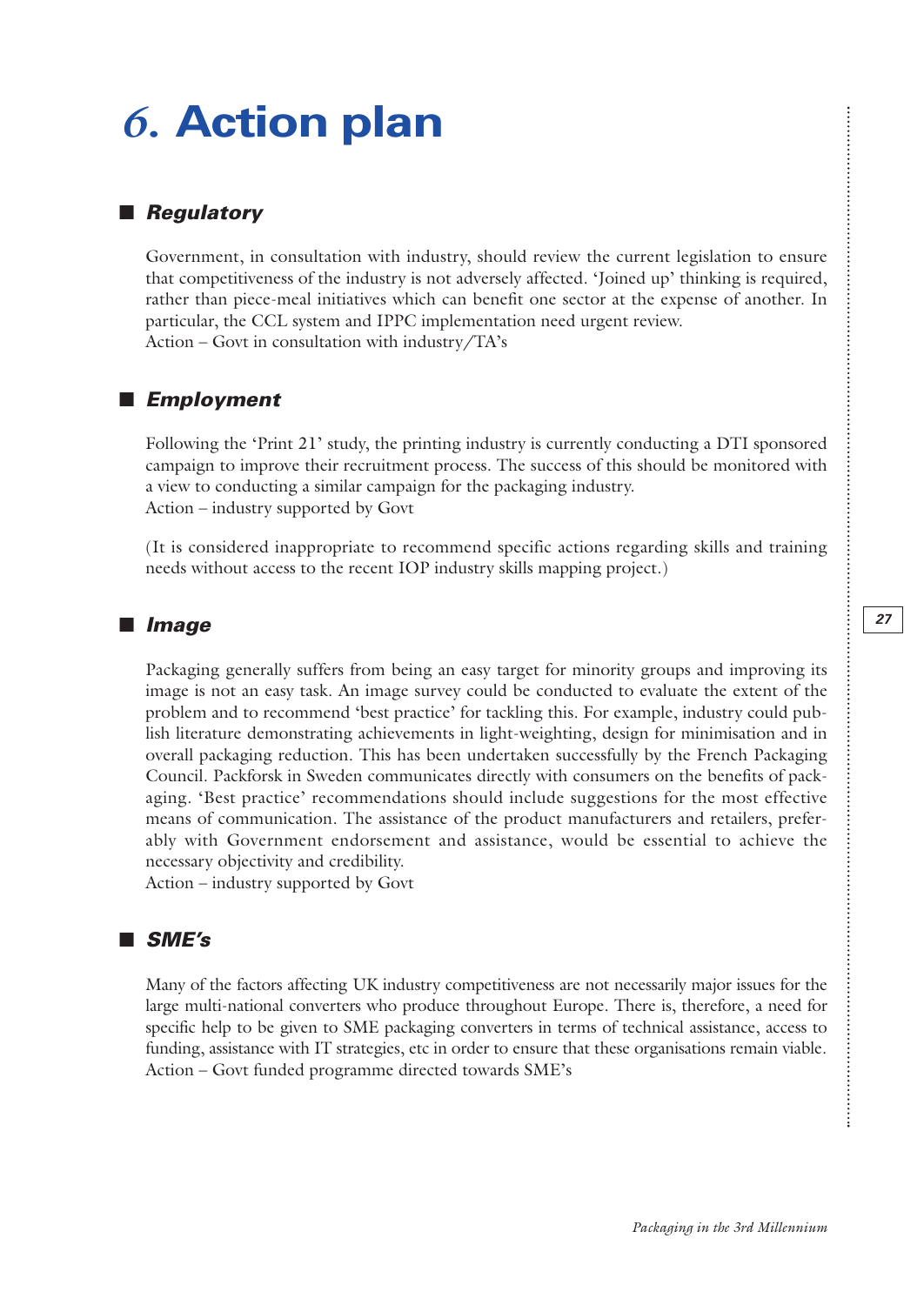#### ■ *E-auctions*

There is a need for a code of practice to be developed and implemented for e-auctions. Action – industry and TA's (but needs to be pan-European)

#### ■ *R&D*

It is known that relatively little UK based R&D is carried out for the packaging industry. However the Faraday Packaging Partnership is now well placed to address this issue, for both collaborative and confidential R&D projects. The profile of FPP needs to be further raised and the benefits to be gained from such research programmes need to be communicated to industry. Action –Engage co-operation of TA's; Govt to continue to fund this initiative

#### ■ *Representation*

The DTI needs to make it easier for packaging to represent itself as an industry, rather than by materials sector, perhaps through offering a 'packaging champion' as a single point of contact. This would form a channel through which issues common across the industry could be communicated.

Closer relationships between the various associations and institutes should be encouraged. The paper industry initiative of consolidating into CPI should be monitored to determine its impact. Action – TA's; DTI to make interface easier

#### ■ *IT and e-commerce*

The PwC study highlighted the need for industry to appreciate the importance of e-commerce and to have appropriate IT infrastructure in place. There is a need to make sure this is communicated to industry and that assistance is available for those organisations which need it, especially SME's.

Action – Govt/ TA's

#### ■ *Data*

There is a need for better industry data to be available. A study should be commissioned to filling gaps identified in this report, thus gaining an understanding of where industry is today against which to benchmark future developments. There is also a need for better definitions within the existing SIC codes.

Action – TA's & Govt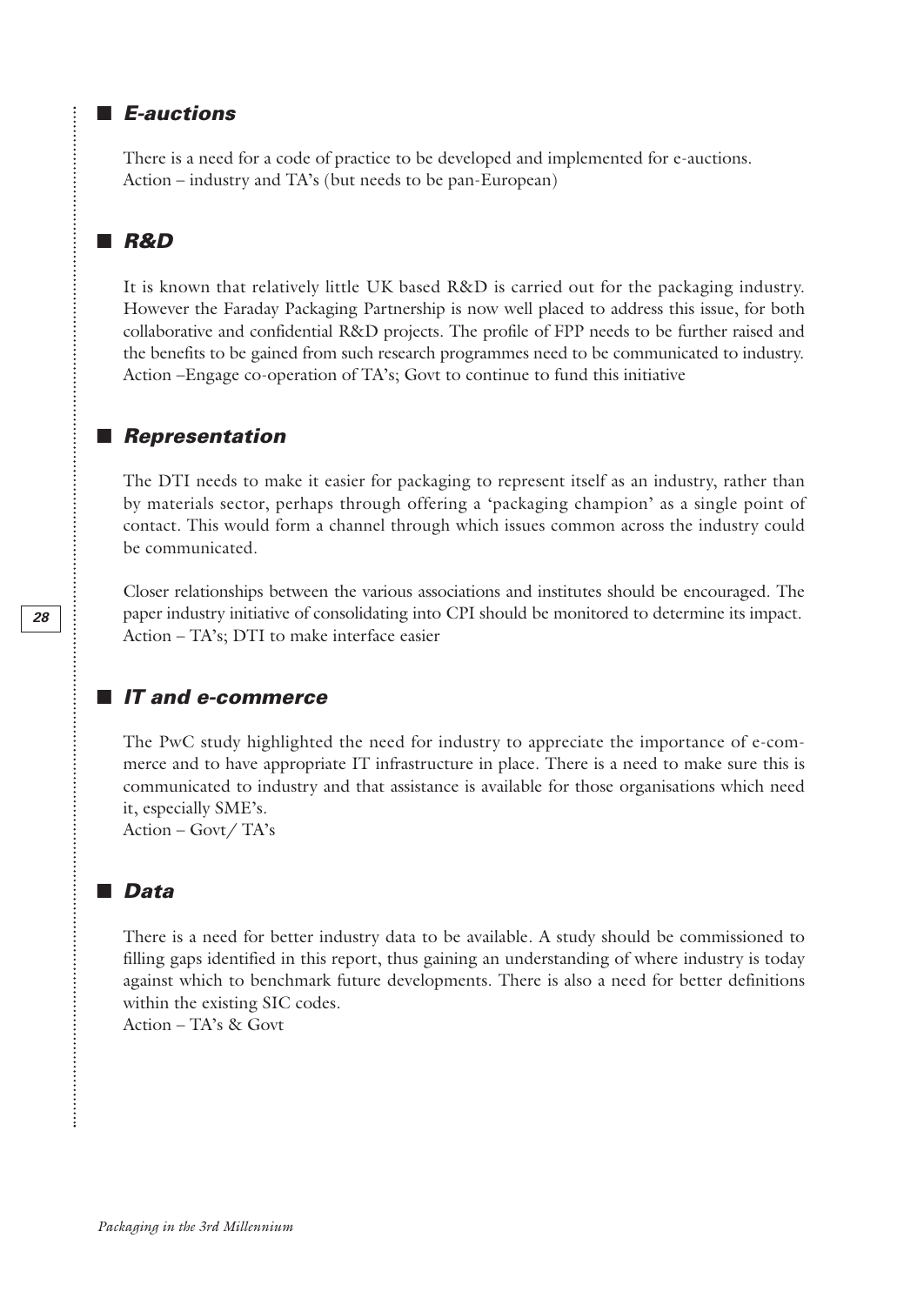#### ■ *Customer service opportunities*

There is a continued need for the packaging industry to understand its downstream supply chain, from brand owners through retailers to the final consumer. Such understanding will provide opportunities for competitive advantage through targeted product and service innovation Action – industry

#### ■ *Supply Chain improvement and exploitation*

There is still scope for further supply chain improvement, particularly upstream between packaging manufacturers and their suppliers. More effective communication has been identified as one key area for attention. A current DTI/CPA/Pira project is in place to evaluate ways of improving the corrugated supply chain and there is potential for this work to be extended to other packaging supply chains.

Adoption of lean manufacturing techniques may also offer a means of improving supply chain performance. This is one key area of follow-on-work to be carried out in the printing industry, following the Print 21 study.

While there is room to improve supply chain performance, it should be recognised that the UK has one of the most efficient retail supply chains in the world. UK packaging manufacturers have developed innovation and supply chain management skills which have potential for exploitation in other areas, whether other geographical regions or industry sectors.

Industry must keep abreast of new technologies which have potential to improve supply chain performance and be prepared to adopt these for competitive advantage (RFID; active and intelligent formats; print on demand).

Finally, there is a real need for industry to sell packaging on the basis of its true supply chain cost, and not on price. Action – industry

#### ■ *Sustainable Development*

The packaging supply chain should consider development of a sustainability strategy as a key competitiveness opportunity. Research and development into environmentally sustainable packaging solutions should be considered of high importance.

Action: Industry; Govt to continue to fund sectoral sustainability through Pioneers Group

#### ■ *Benchmarking*

Relatively little data exists from which to carry out effective benchmarking. Further work should be undertaken to benchmark UK industry over a range of key performance indicators against overseas competitors Action: TAs, Industry

.........